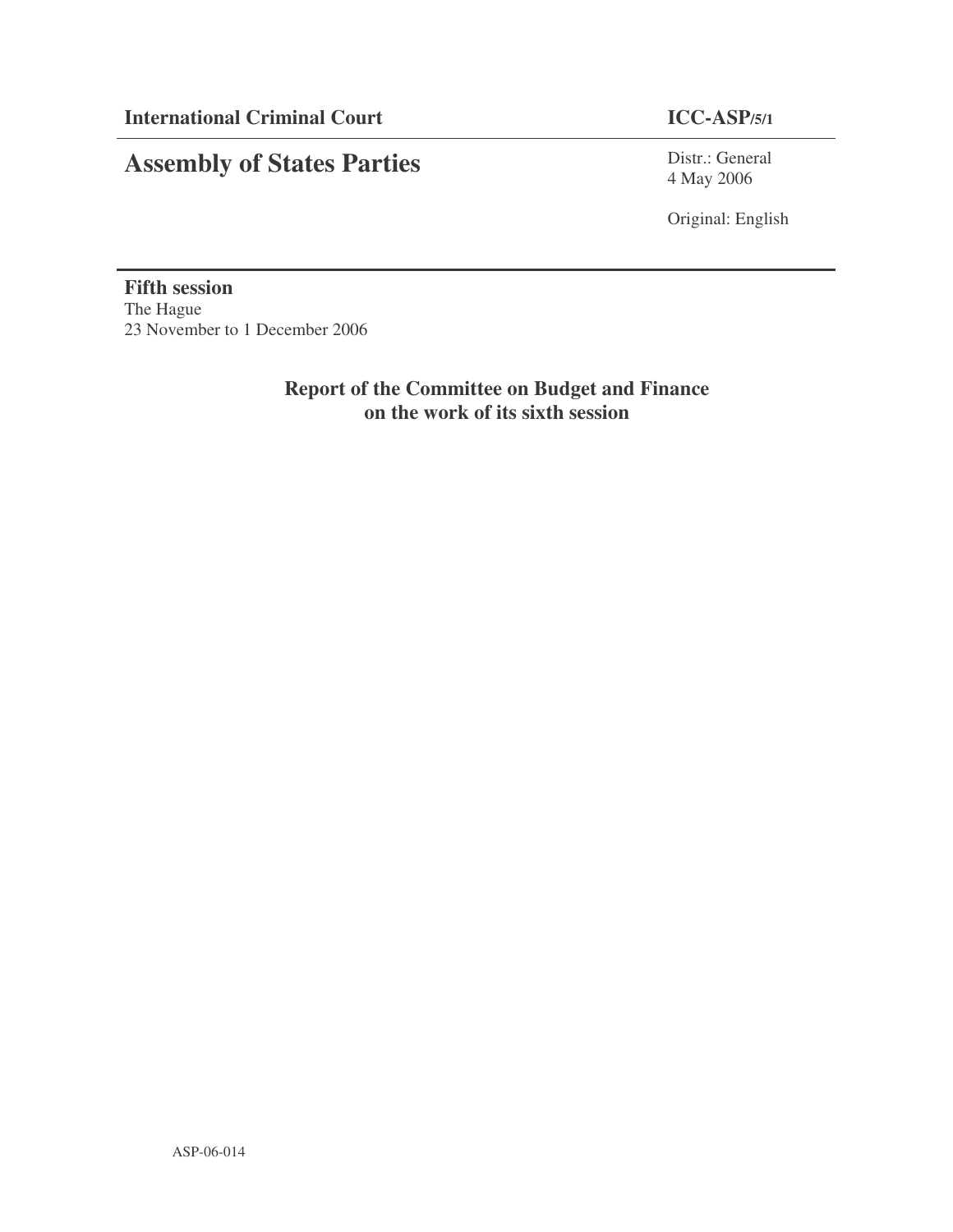# **Contents**

| Paragraph Page |  |
|----------------|--|

| Ι. |             |                                                                                   | 3                |
|----|-------------|-----------------------------------------------------------------------------------|------------------|
|    | А.          |                                                                                   | $\mathfrak{Z}$   |
|    | <b>B.</b>   |                                                                                   | $\overline{4}$   |
|    | C.          |                                                                                   | $\overline{4}$   |
| П. |             | Consideration of issues on the agenda of the Committee at its sixth session 12-72 | $\overline{4}$   |
|    | A.          |                                                                                   | $\overline{4}$   |
|    |             | $\mathbf{1}_{\cdot}$                                                              | $\overline{4}$   |
|    |             | $\overline{2}$ .                                                                  | $\mathfrak s$    |
|    |             | 3.                                                                                | 5                |
|    |             | 4.                                                                                | 6                |
|    |             |                                                                                   |                  |
|    | <b>B.</b>   |                                                                                   | 6                |
|    |             | 1.                                                                                | 6                |
|    |             | 2.                                                                                | $\boldsymbol{7}$ |
|    |             | 3.                                                                                | $\boldsymbol{7}$ |
|    |             | 4.                                                                                | $\tau$           |
|    |             | 5.                                                                                | 8                |
|    |             | 6.                                                                                | 8                |
|    |             |                                                                                   |                  |
|    | $C_{\cdot}$ |                                                                                   | 8                |
|    |             |                                                                                   | 8                |
|    |             |                                                                                   | 11               |
|    | D.          |                                                                                   | 13               |
|    |             | 1.                                                                                | 13               |
|    |             |                                                                                   |                  |
|    |             | 2.                                                                                | 14               |
|    | Ε.          |                                                                                   | 14               |
|    |             | Conditions of service and compensation of the Prosecutor and<br>1.                |                  |
|    |             |                                                                                   | 14               |
|    |             | 2.                                                                                | 15               |
|    |             | 3.                                                                                | 16               |
|    |             |                                                                                   |                  |
|    | F.          |                                                                                   |                  |
|    |             | 1.                                                                                | 16               |
|    |             | $\overline{2}$ .                                                                  | 17               |
|    |             | 3.                                                                                | 17               |
|    |             |                                                                                   |                  |
|    |             |                                                                                   |                  |
|    |             |                                                                                   |                  |
|    |             |                                                                                   |                  |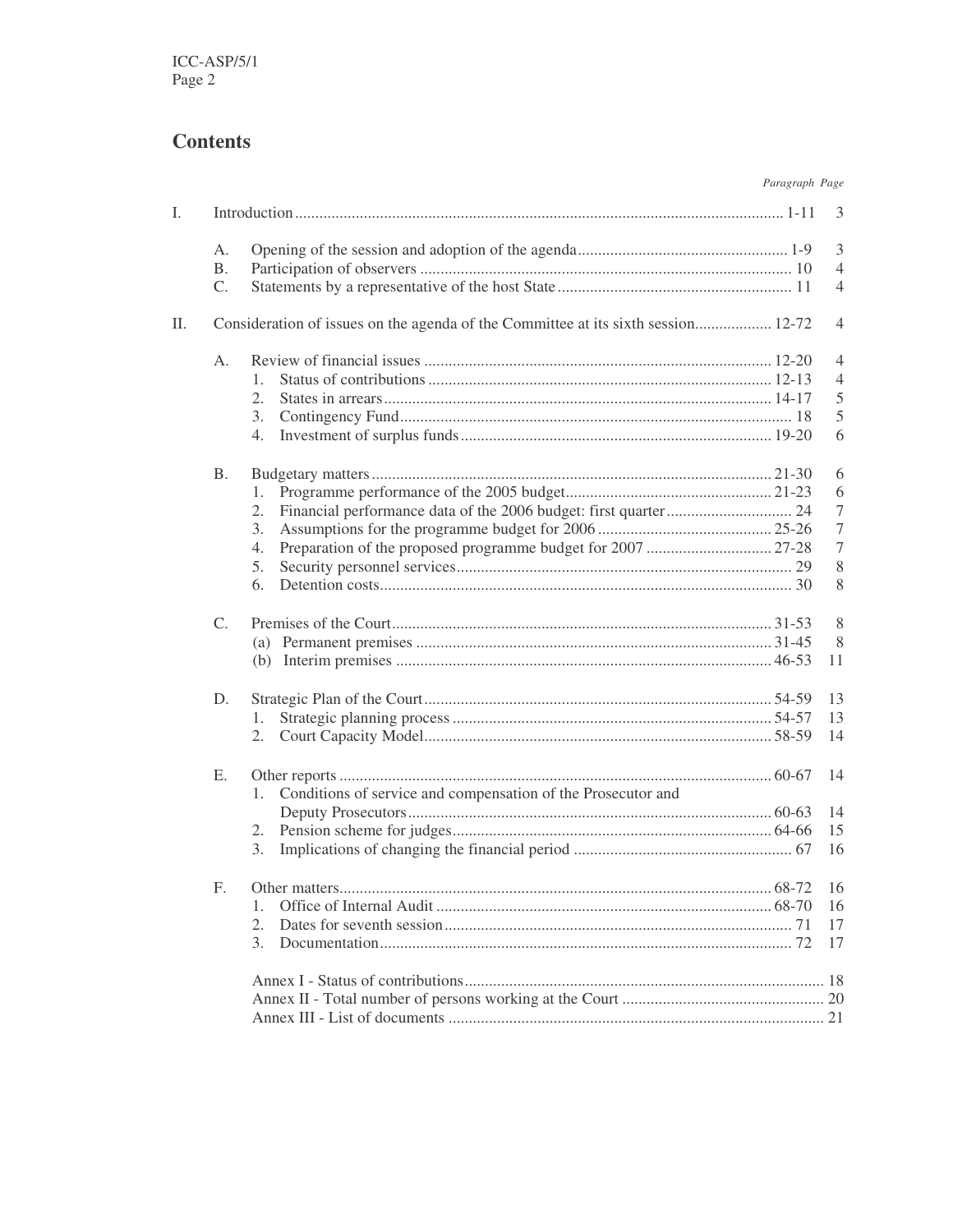### **I. Introduction**

#### **A. Opening of the session and adoption of the agenda**

1. The sixth session of the Committee on Budget and Finance (the Committee) was convened in accordance with a decision of the Assembly of States Parties (the Assembly) taken at the 4<sup>th</sup> plenary meeting of its fourth session on 3 December 2005. The Committee held its sixth session, comprising six meetings, at the seat of the Court in The Hague, from 24 to 26 April 2006. The President of the Court, Mr. Philippe Kirsch, delivered welcoming remarks at the opening of the session.

2. The session was presided over by the Chairperson, Mr. Karl Paschke (Germany). Mr. Eduardo Gallardo Aparicio (Bolivia) served as Vice-Chairperson. The Committee appointed Mr. David Dutton (Australia) as Rapporteur for the session.

3. The Secretariat of the Assembly of States Parties (the Secretariat) provided the substantive servicing for the Committee and its Director *ad interim,* Mr. Renan Villacis, acted as Secretary of the Committee.

4. At its 1<sup>st</sup> meeting, the Committee adopted the following agenda (ICC-ASP/5/CBF.1/L.1):

- 1. Opening of the session
- 2. Adoption of the agenda
- 3. Participation of observers
- 4. Organization of work
- 5. Programme performance of the 2005 budget
- 6. Financial performance data of the 2006 budget: first quarter
- 7. Assumptions for the programme budget for 2006
- 8. Premises of the Court:
	- a) Permanent premises
	- b) Interim premises
- 9. Security personnel services
- 10. Detention costs
- 11. Pension scheme for judges
- 12. Conditions of service and compensation of the Prosecutor and Deputy **Prosecutors**
- 13. Strategic Plan of the Court
- 14. Implications of changing the financial period
- 15. States in arrears
- 16. Other matters
- 17. Approval of the report of the session
- 5. The following members attended the sixth session of the Committee:
	- 1. Lambert Dah Kindji (Benin)
	- 2. David Dutton (Australia)
	- 3. Eduardo Gallardo Aparicio (Bolivia)
	- 4. Fawzi A. Gharaibeh (Jordan)
	- 5. Peter Lovell (United Kingdom of Great Britain and Northern Ireland)
	- 6. John F.S. Muwanga (Uganda)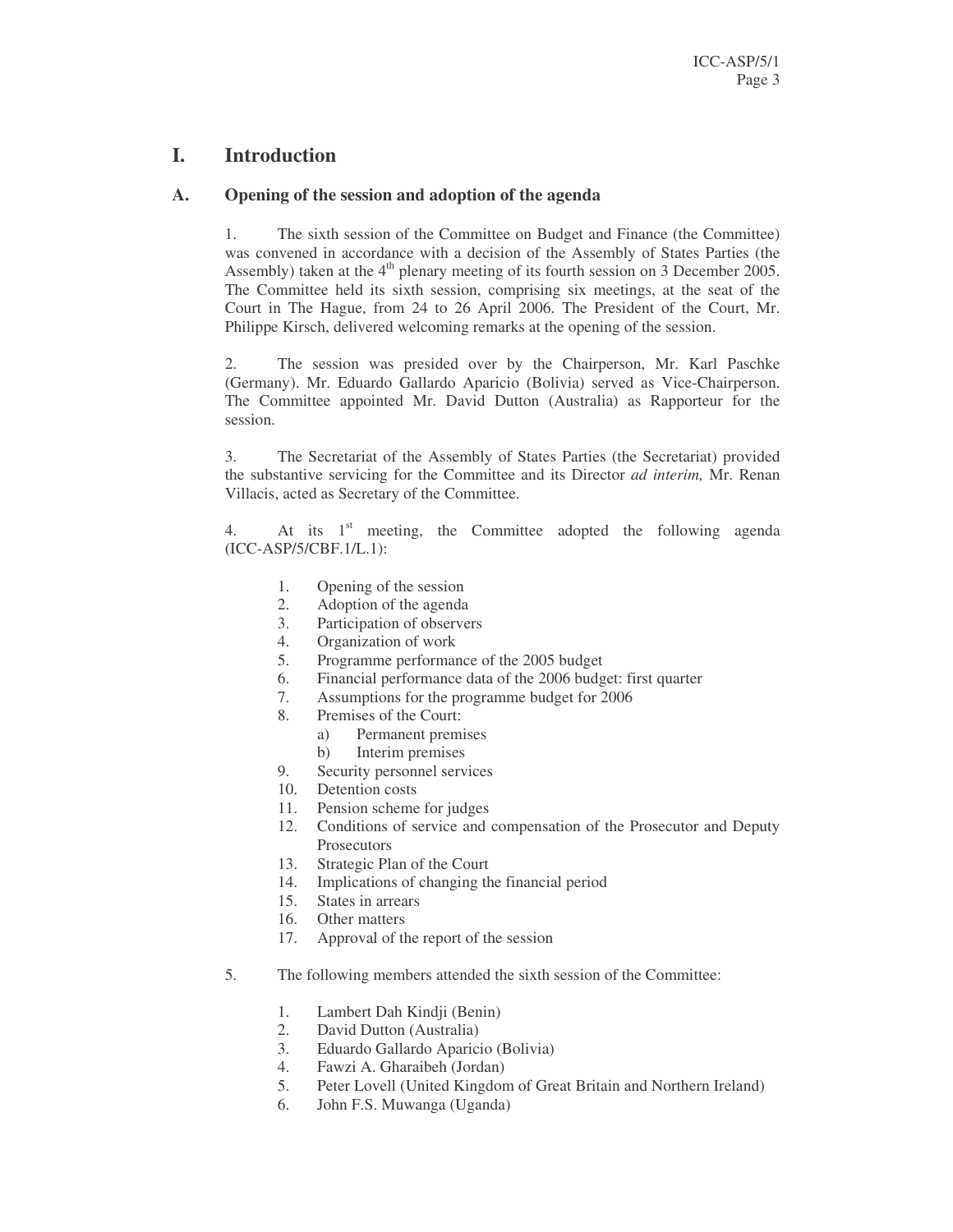- 7. Karl Paschke (Germany)
- 8. Elena Sopková (Slovakia)
- 9. Michel-Etienne Tilemans (Belgium)
- 10. Santiago Wins (Uruguay)

6. Due to work-related reasons, Mr. Myung-jae Hahn (Republic of Korea), was unable to attend the session and sent his apologies.

7. The Committee noted with regret that the Eastern European Group had not yet identified a candidate as replacement for Ms. Inna Šteinbuka (Latvia) who had resigned due to work-related reasons and urged that this be done before the next session of the Assembly.

8. The following organs of the Court were invited to participate in the meetings of the Committee to introduce the reports: the Presidency, the Office of the Prosecutor and the Registry.

9. The Committee observed one minute of silence in tribute to Dr. Medard Rwelamira, the former Director of the Secretariat of the Assembly of States Parties and Secretary of the Committee, who passed away earlier in the year. The Chairperson and the President of the Court made statements.

#### **B. Participation of observers**

10. The Committee accepted the request of the Coalition for the International Criminal Court to make a presentation to the Committee.

#### **C. Statements by a representative of the host State**

11. At the 2nd meeting on 24 April 2006, Ambassador Edmond Wellenstein, Director General, ICC Task Force, Ministry of Foreign Affairs of the Netherlands, made statements on behalf of the host State on the issues of permanent premises, interim premises and detention costs.

### **II. Consideration of issues on the agenda of the Committee at its sixth session**

#### **A. Review of financial issues**

#### **1. Status of contributions**

12. The Committee reviewed the status of contributions as at 27 April 2006 (annex I). It noted that a total of  $\epsilon$ 10,438,341 was outstanding from previous financial periods. It expressed concern that the rate of payment had deteriorated further in 2006 from previous years: 55 per cent of contributions had been received by this point in 2004, and 50 per cent in 2005, but only 44 per cent had been received in the current year. The Committee expressed concern that only 30 States were fully paid up for all their contributions, leaving a total of €53,974,560 outstanding for all financial periods.

13. The Committee noted that the New York Working Group of the Bureau would continue to consider arrears, including suggestions to promote timely payment.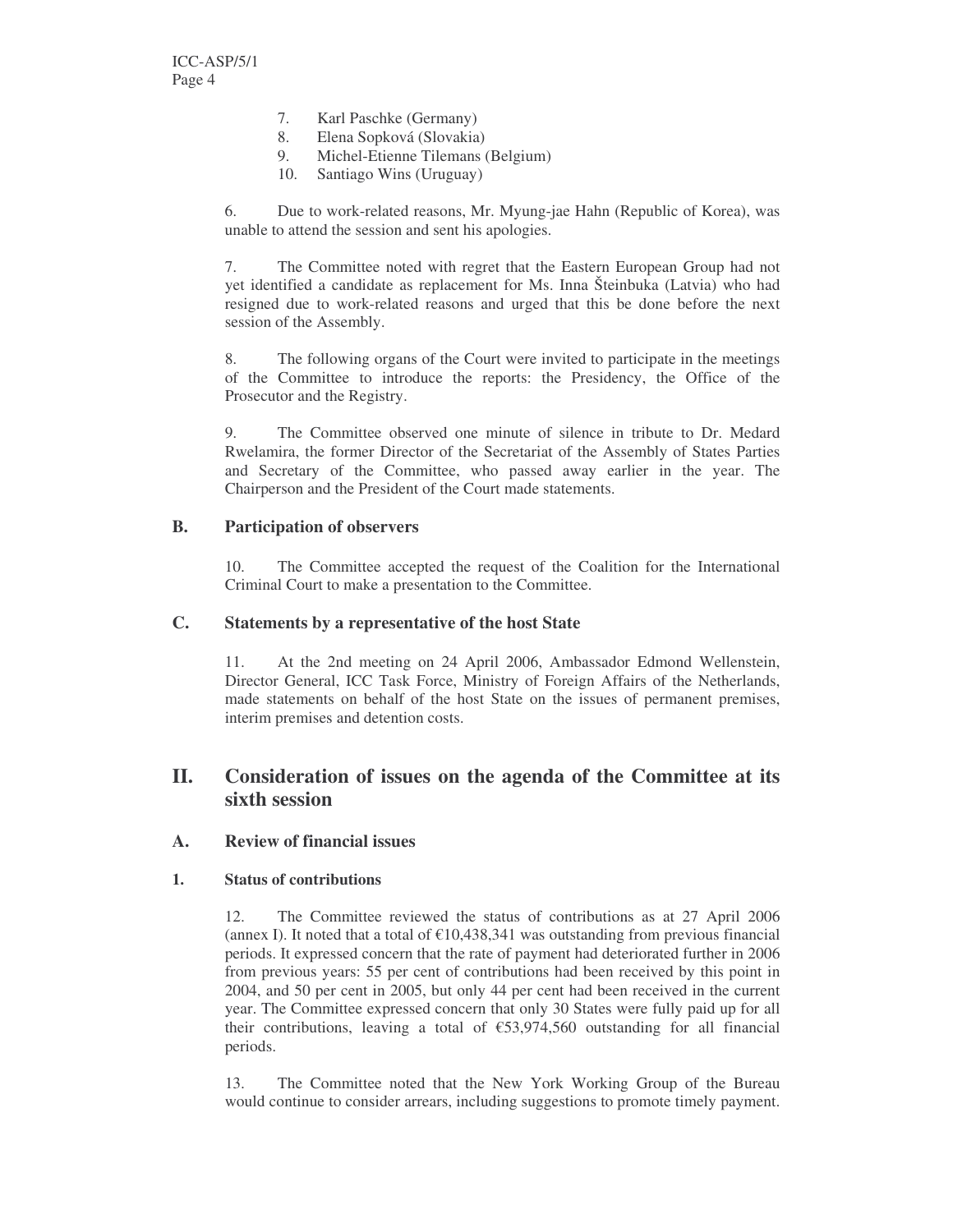**The Committee expressed concern at the potential for future cash shortages caused by non-payment of contributions by States Parties and encouraged the Assembly and the New York Working Group to continue to develop measures to encourage timely payment**.

#### **2. States in arrears**

14. The Committee took note of paragraphs 40 to 47 of resolution ICC-ASP/4/Res.4, regarding procedures for applying article 112, paragraph 8, of the Statute to States in arrears. The Committee took note of the Assembly's decision that the Committee should consider future applications for exemption under article 112, paragraph 8, of the Statute, and had an initial discussion on how it could best carry out this task.

15. The Committee emphasised that it would not be possible for it to adequately perform the task entrusted to it by the Assembly within the five day session that the Committee holds in October each year. The Committee was concerned that the workload of considering the budget, premises, financial accounts and an array of other budgetary and administrative issues was already becoming too great for the Committee to be able to provide the Assembly with good quality advice in accordance with its terms of reference. However, the Committee wished to avoid, if possible, an extension of its October session.

16. As such, **the Committee agreed that the Chair should ask three members of the Committee to meet for one or two days immediately in advance of its seventh session to consider applications for exemption in accordance with the Assembly's decision. The three Committee members would meet informally and present their conclusions to the Committee as a whole. In turn, the Committee would adopt recommendations to the Assembly. This arrangement would be applied initially in 2006 and then be reviewed by the Committee**.

17. The Committee also noted that the New York Working Group of the Bureau had been tasked to examine possible guidelines for submission of documentation regarding exemption requests in accordance with paragraph 48 of the Assembly's resolution referred to in paragraph 14 above. The Committee observed that it would need to develop its own procedures for considering exemption requests, and these would necessarily be related to the guidelines adopted by the Bureau. **The Committee therefore asked the Secretariat to keep it informed of relevant developments in the New York Working Group and agreed that the three members identified to examine requests for exemption should also consider this question in advance of the seventh session of the Committee**.

### **3. Contingency Fund**

18. The Committee noted advice from the Court that the Contingency Fund remained at a level of  $\epsilon$ 10 million and had not been employed since its creation by the Assembly in 2004. It appreciated advice that the Court would seek to use existing flexibility within its budget before utilising the Fund, as well as the Court's strict interpretation of the requirements for accessing the fund. At the same time, the Committee remained of the view that the Contingency Fund was a valuable financial tool for providing additional, unanticipated financial resources in certain circumstances, and for avoiding the inclusion of appropriations for unlikely contingencies in the approved budget. Accordingly, it agreed that the decision of the Prosecutor not to include costs for forensic investigations in the budget for 2006, but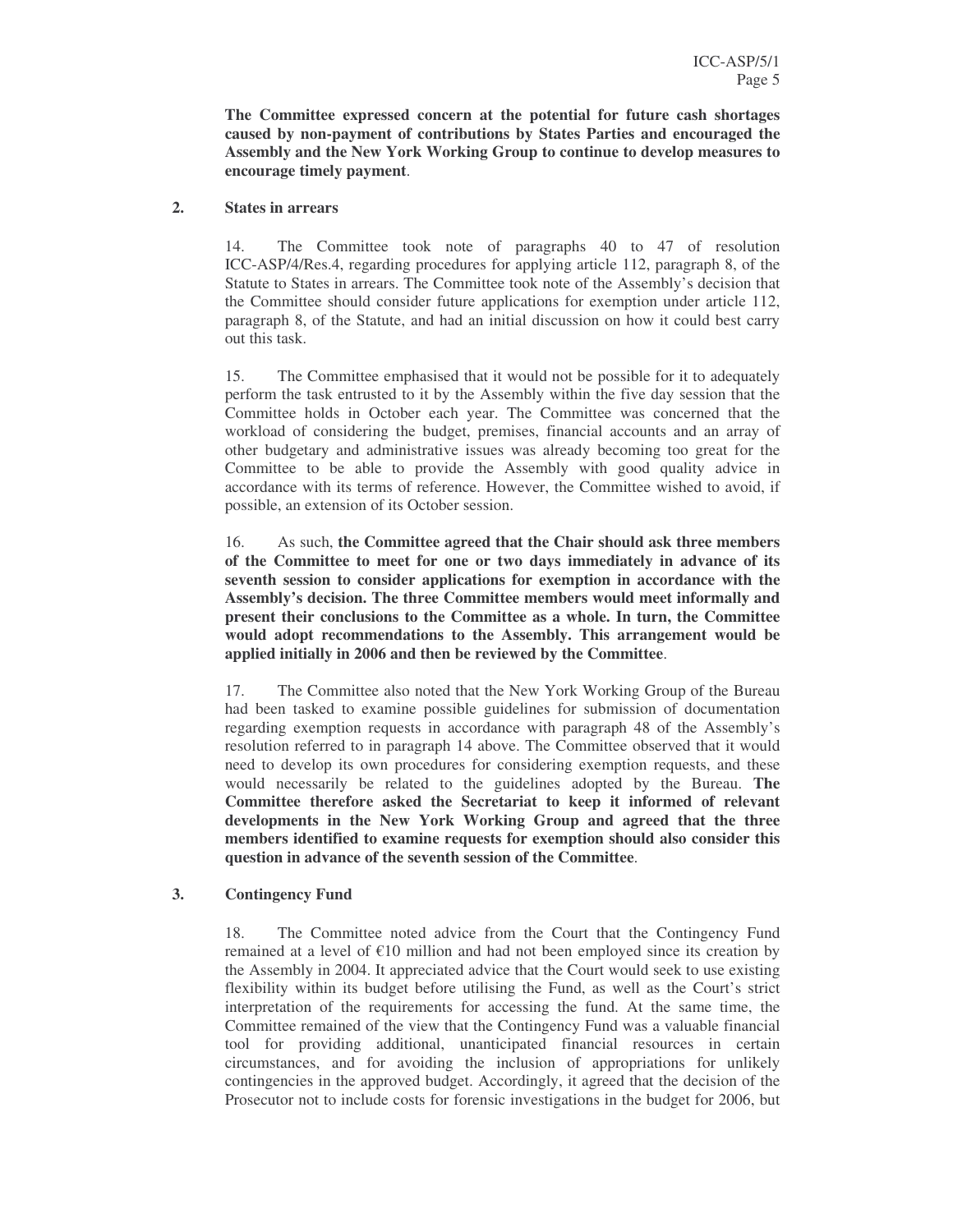to seek such resources from the Contingency Fund should that be necessary, represented a good use of the contingency fund tool. **The Committee decided that it should keep the fund under review in light of experience with its use and noted that the Assembly would review the fund in 2008**.

#### **4. Investment of surplus funds**

19. The Committee noted the Report on investments of surplus funds (ICC-ASP/5/CBF.1/9). It observed that, notwithstanding creation of the Investment Review Committee within the Court, the Registrar was the accountable officer for the investment of surplus funds according to Regulation 9 of the Financial Regulations and Rules. The Committee noted that the Registrar intended to review current arrangements in the near future. The Committee further noted that income generated from investment of the general fund and working capital fund would be credited to miscellaneous income as provided in Rule 109.4 of the Financial Regulations and Rules.

20. The Committee **also noted that surplus funds should be returned to States Parties on an annual basis, unless the Assembly decides otherwise.**

### **B. Budgetary matters**

### **1. Programme performance of the 2005 budget**

21. The Committee had before it the Report on programme performance of the International Criminal Court for the year 2005 (ICC-ASP/5/CBF.1/4). The Court advised that its overall financial implementation rate during the year 2005 was 83.4 per cent of the approved budget. The assumptions for trial activity during 2005 had not been realised, resulting in lower staff costs.

22. The Committee recalled its previous recommendations on results-based budgeting and the formulation of performance indicators. 1 In that context, it noted some variability in the quality of the achievements identified for different programmes. Although the Committee agreed that there appeared to be continuing progress in the application of results-based budgeting, **many of the achievements identified in the report represented outputs (rather than results) and should be improved in future**.

23. The Committee noted that the rate of utilisation of the 2005 budget was higher than it had expected given that the assumptions for the period pertaining to trial activity had not been realised. In particular, the Committee observed that there had been a significant over-run of expenses for general temporary assistance (GTA) and smaller over-expenditure for several other items. The Committee was unable to analyse the causes of these over-runs since the report contained only aggregate financial data for the period. **The Committee therefore requested that, in future, the report include a breakdown of expenditure by programme, which would facilitate more rigorous oversight of the Court's expenditure. Finally, the Committee recommended that in future, the report also contain information on actual versus budgeted staffing levels**.

<sup>1</sup> *Official Records of the Assembly of States Parties to the Rome Statute of the International Criminal Court, Fourth session, The Hague, 28 November-3 December 2005* (International Criminal Court publication, ICC-ASP/4/32), Part II.B.6 (b), para. 27.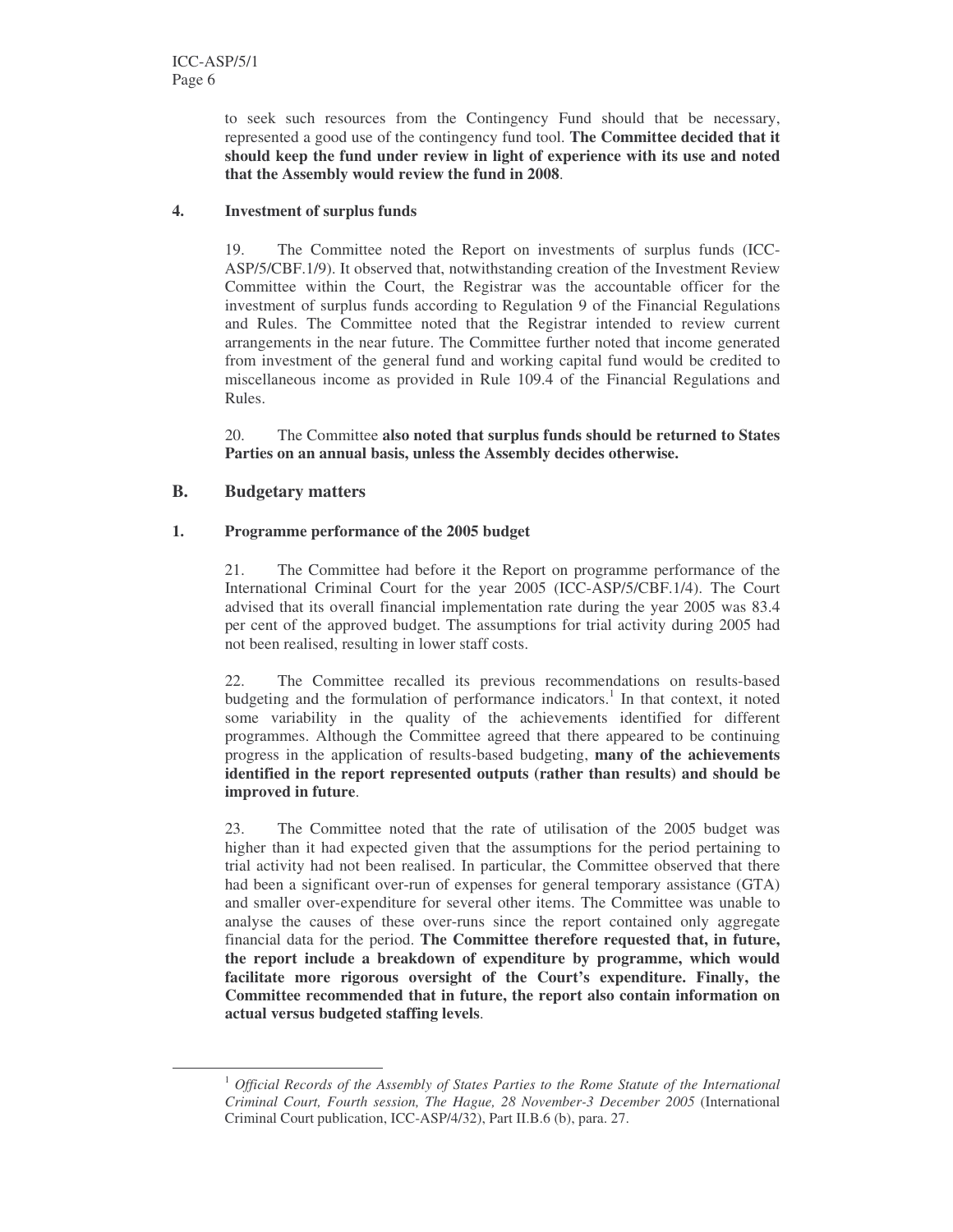#### **2. Financial performance data of the 2006 budget: first quarter**

24. The Committee had before it the Report on budget performance of the International Criminal Court as at 31 March 2006 (ICC-ASP/5/CBF.1/10). The Committee noted that approximately 21 per cent of the budget was spent during the first quarter of 2006 and that some items of expenditure (including GTA, overtime and consultants) were being utilized above the average implementation rate. **The Committee reiterated its expectation that expenditure be carefully managed to avoid exceeding the authorised levels for each object of expenditure. Furthermore, the Committee expected that resources would be managed carefully in line with the realisation of the assumptions on which the budget was based. Finally, the Committee requested that in future the report include data on post occupancy**.

#### **3. Assumptions for the programme budget for 2006**

25. The Prosecutor updated the Committee on progress in the three situations in which he was conducting active investigations (Uganda, the Democratic Republic of the Congo (DRC) and Darfur), as well as the recent arrest and transfer to the Court of a person indicted in the DRC investigation. Five arrest warrants had also been issued in the Ugandan situation. Pre-trial activity had already commenced and further trials work would take place during 2006, but trials might not occur as quickly as had been assumed in the 2006 budget. It was also uncertain whether and when further arrests would take place. These factors would necessarily affect the budget of the Court. He informed the Committee that a fourth situation will be opened during the course of 2006, as previously foreseen in the assumptions made for the current budget, noting that some redeployment of resources to a fourth situation might be possible depending on progress in the other investigations.

26. The Committee expressed appreciation for the update by the Prosecutor on his work and its implications for the budget of the Court.

#### **4. Preparation of the proposed programme budget for 2007**

27. The Committee was informed by the Court that the level of the 2007 budget would be likely to increase by at least  $\epsilon$ 10 million due to the full costs of previously approved posts that were partially costed in 2006, inflation, pension liabilities and new costs for additional interim premises. Additional costs might also arise in 2007 for the detention facilities and for trial activity. The Court advised that these costs arose from previous decisions of the Assembly and factors outside of the Court's control, but would not add to the Court's capacity. The Court would, of course, examine closely its requirements for 2007 and additional costs for 2007 during its preparation of the proposed programme budget for 2007.

28. The Committee observed that the Court had experienced several years of rapid growth which now provided a large staffing complement and substantial capacity for the Court. While it understood that the budget assumptions for 2007 would not be finalised until later in the year, it noted the Prosecutor's advice that assumptions for 2007 were unlikely to vary significantly from those in 2006. **In view of this, the Committee emphasised its expectation that any proposed increases for the 2007 budget would be kept to the minimum and derive from changes to the assumptions of the Court**.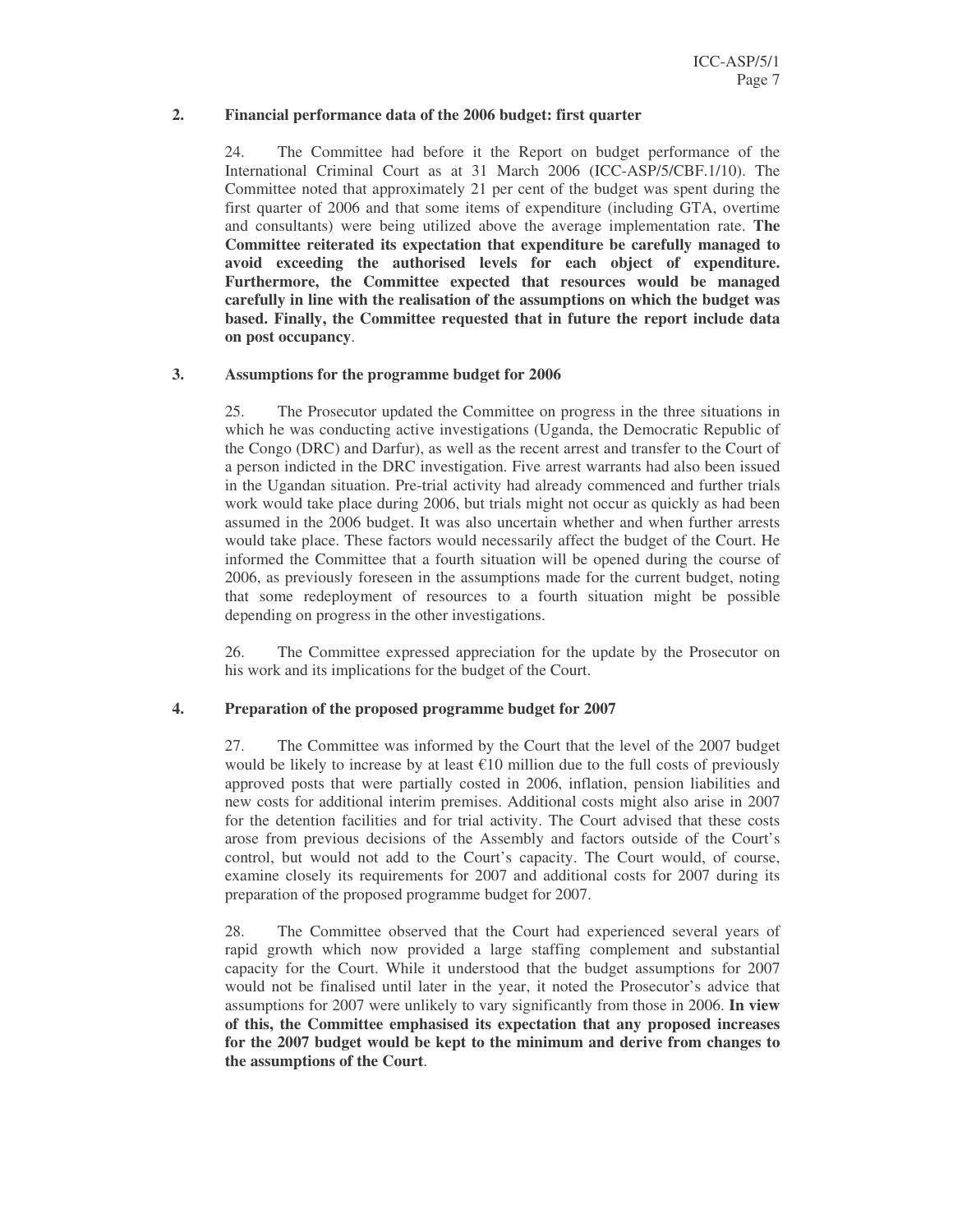#### **5. Security personnel services**

29. The Committee had before it the Report on the costs and benefits of outsourcing certain security personnel services (ICC-ASP/5/CBF.1/3), which set out the comparative costs and benefits of outsourcing certain security functions which were currently performed by staff paid from GTA funds. The Committee concurred with the report's finding that there were benefits to the Court – both in terms of efficiency and of cost savings – in preserving current arrangements. The Committee welcomed advice that the Office of Internal Audit had verified the methodology and findings of the report. **Accordingly, the Committee recommended that the security personnel required for the identified services continue to be employed by the Court on the current basis.**

#### **6. Detention costs**

30. The Committee received presentations from representatives of the host State and of the Court regarding detention costs. The Committee was informed that the current cost charged to the Court was  $E289$  per cell per day. However, discussions were continuing between the host State and the Court and a final price had not been agreed. The Committee expressed its hope that a satisfactory conclusion would be reached. The Committee also sought clarification of whether the price charged by the host government was based on the principle of full cost recovery, or whether the price included either a profit for, or subsidy from, the host State. The Committee observed that application of a full cost recovery principle should allow the costs to be resolved at the technical level based upon an open-book policy by the host State, without requiring extensive negotiations. **The Committee decided to return to this issue during its consideration of the proposed programme budget for 2007**.

### **C. Premises of the Court**

#### **(a) Permanent premises**

31. The Committee heard the introduction of the Report on the Future Permanent Premises of the International Criminal Court: Update of Financial Comparison of Housing Options (ICC-ASP/5/CBF.1/1) made by a team led by the Chairman of the Inter-Organ Committee on the Permanent Premises (IOCPP), Judge Hans-Peter Kaul.

32. The IOCPP informed the Committee that the new report on financial comparison of housing options provided an update of the previous year's report, conducted in light of the new offer from the host State for the Alexanderkazerne, contained in its letter of 25 January 2006. <sup>2</sup> The terms of the offer made this option more advantageous in financial terms than the other two options previously identified (continued use of the Arc building or refitting the premises of the International Criminal Tribunal for the former Yugoslavia). The IOCPP also indicated a strong preference for the Alexanderkazerne option based on its purpose-built nature, functionality, security and reflection of the Court's identity.

33. The IOCPP informed the Committee that the Court Capacity Model would provide a sound methodology to formulate staffing levels for use in defining requirements for the permanent premises. Continuously updated estimations, as well

<sup>2</sup> *Official Records of the Assembly of States Parties to the Rome Statute of the International Criminal Court, Resumed fourth session, New York, 26-27 January 2006* (International Criminal Court publication, ICC-ASP/4/37), annex IV.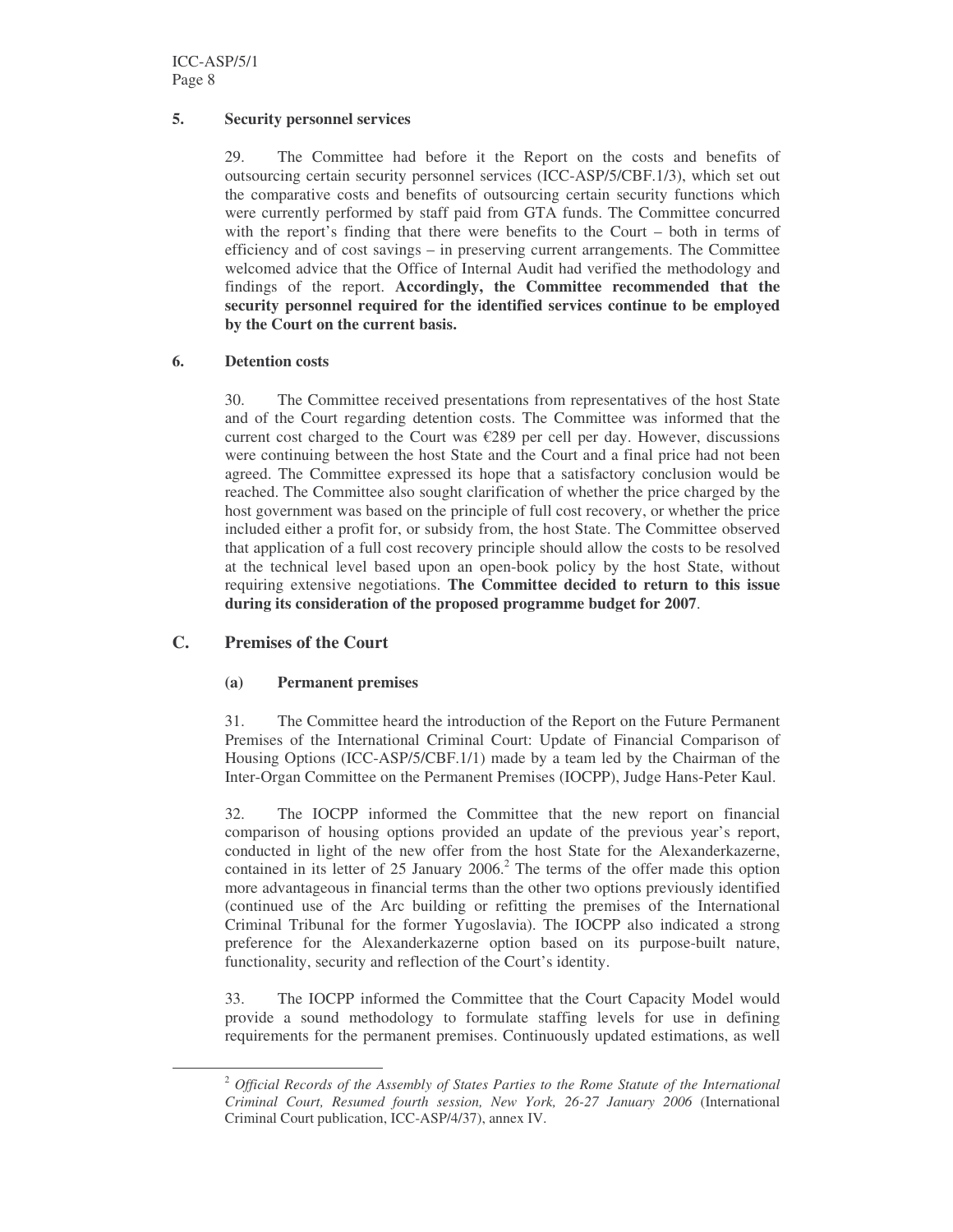as the assumptions about their required flexibility and distribution, could be used as input for the international architectural design competition. Consequently, the IOCPP believed that a final decision on staffing estimates was not needed at the present time. Even in the case of changes later in the process, the cost of modifications during the design phase would probably be significantly lower than postponing the start of the project until firm figures were available.

34. The IOCPP also drew the Committee's attention to the likely additional costs that a delay on a final decision on permanent premises might entail. After the rent-free period (which would end in 2012), each year of delay would cost one year of rent for the Arc building (currently  $\epsilon$ 5.3 million) plus the cost of renting additional interim premises that were presently under consideration. Furthermore, since building costs would increase with inflation, the purchasing power of the  $\epsilon$ 200 million loan offered by the host State would decline over time.

35. The Committee also heard a statement by Mr. Edmond Wellenstein, Director-General, ICC Task Force, Ministry of Foreign Affairs of the Netherlands, who stressed that the permanent premises should be accorded priority. He said the project presentation of the Court for the Alexanderkazerne provided a good basis for selection of an architect, but more detailed information on requirements would be needed from the Court. He indicated that the host government wished to see clear decisions on the options to be pursued, including advice on which aspects of financing modalities needed clarification.

#### Housing options

36. The Committee recalled its previous recommendations on housing options contained in paragraph 83 of the report on the work of the fifth session.<sup>3</sup> It also recalled that resolution ICC-ASP/4/Res.2 of the Assembly of States Parties had recognised that the Alexanderkazerne "would probably offer the most flexible solution in matching the requirements of a permanent Court, in terms of size, functionality and security" and that a decision on permanent premises would have significant financial implications for States Parties. The offer by the host State appeared to reinforce that judgement. However, in the absence of a decision by the Assembly to select the Alexanderkazerne option, it was incumbent upon the Court to continue to work on alternative proposals for renting housing in the Hague (including the Arc and ICTY sites) in order to present the Assembly with genuine choices.

37. The Committee noted that the IOCPP and the host State favoured the Alexanderkazerne option for the Court's permanent premises, and did not regard the Arc or ICTY sites as viable alternatives.

38. The Committee took note of advice that delays in the project would increase costs. While the Committee acknowledged this possibility, it underlined the significant financial implications of the project and the considerable risks attendant to it. These factors warranted careful consideration of all aspects of the project and a cautious decision-making process.

<sup>3</sup> *Official Records of the Assembly of States Parties to the Rome Statute of the International Criminal Court, Fourth session, The Hague, 28 November – 3 December 2005* (International Criminal Court publication, ICC-ASPS/4/32, Part II.B.6, para. 83.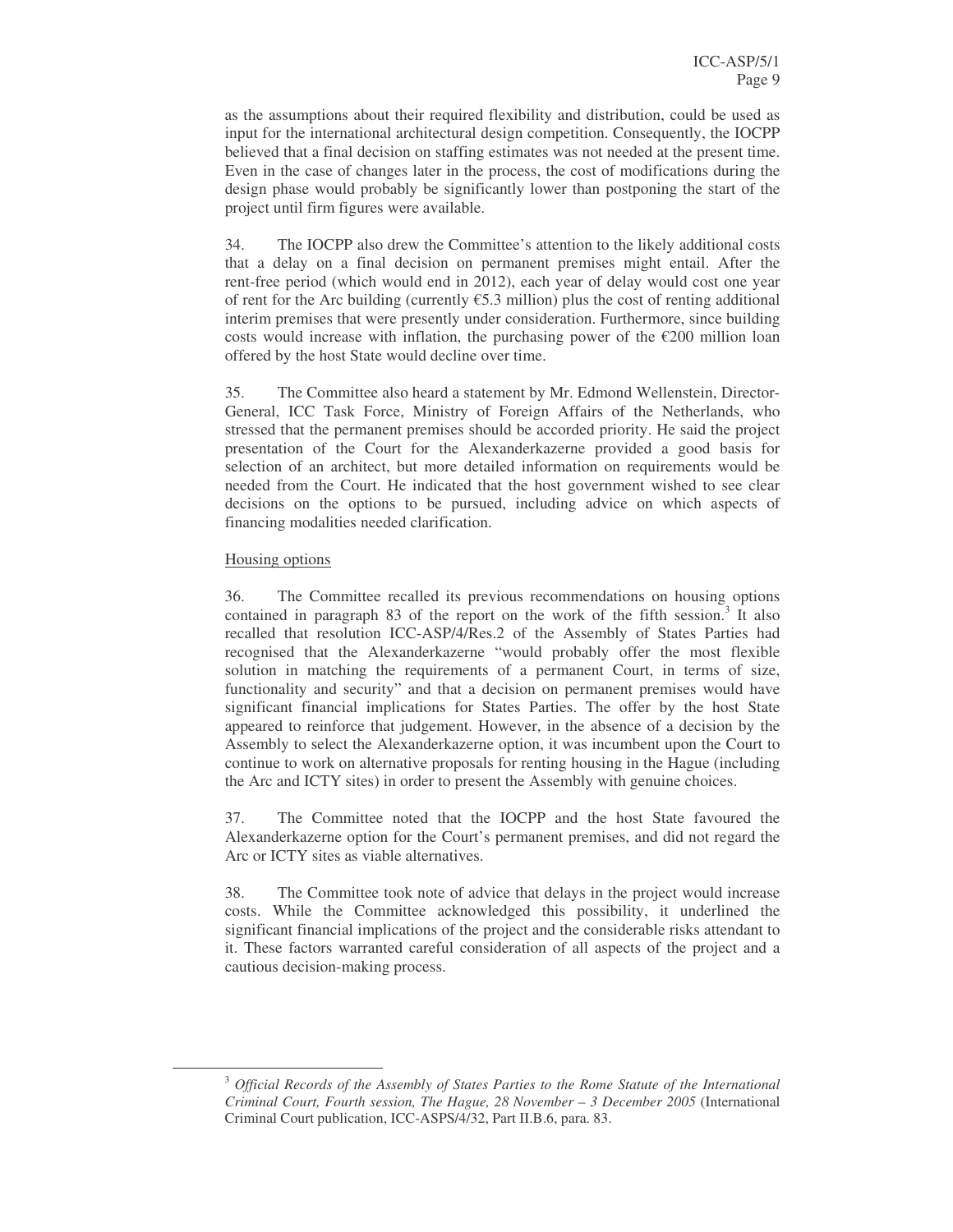#### Staffing levels and project specifications

39. The Committee recalled its previous comments on the importance of establishing a robust estimate of the likely maximum staffing level for the Court in order to inform consideration of housing options and development of specifications for permanent premises.<sup>4</sup> It noted the argument of the IOCPP that staffing numbers could be integrated at later stages of the planning process. However, it observed that staffing levels had a direct bearing on the viability of the options of using the Arc or ICTY since those sites might be suitable for a total of 850 staff but could not be extended to a level of 1300. The Committee also noted the current headcount which the Court provided (annex II, Total number of persons working at the Court) and that the Court Capacity Model, when finalised in August 2006, was expected to provide new estimates of staffing levels.

#### Financial comparison of housing options

40. The Committee examined the submission of the Court containing a financial comparison of housing options taking into account the offer of the host State for the construction of permanent premises at the Alexanderkazerne (ICC-ASP/5/CBF.1/1), as well as the underlying paper that had been initially submitted in 2005 (ICC-ASP/4/23). The Committee noted that the methodology employed by the Court compared the three options for permanent premises by assuming certain costs for the construction of additional office space at the Arc and ICTY to raise the capacity of those sites to a total of 1300 staff. While the Committee thought the paper provided some useful comparative financial data, it felt that the paper contained an insufficient basis to draw definite conclusions on the overall costs of each of the three options. Specifically, the Committee felt the paper did not reflect genuine choices open to the Assembly since additional office space could not be constructed on the Arc or ICTY sites.

41. **The Committee also noted that the Court's financial comparison of options assumed that the Court would own the buildings constructed at the Alexanderkazerne while the host government would retain ownership of the site. It was informed that this may pose difficulties under the property law of the host State and the Committee requested that the situation be clarified at its next session.**

42. **The Committee concluded that more progress would need to be made on the Alexanderkazerne project in order to prepare firm and reliable estimates of the range of likely costs for the project. The Committee requested the Court, in preparing such estimates, to explore different possibilities for constructing and maintaining permanent premises in partnership with the private sector. It also requested that the Court differentiate the essential features of permanent premises at the Alexanderkazerne from optional features, thereby assisting the Assembly to make choices on the scope and cost of the project. The Committee further requested that the development of such estimates be based on consultations with a range of architectural or construction companies with experience of major construction projects in the Netherlands.**

<sup>4</sup> *Ibid*, Part II.B.6 (b), para. 82 and Part II.B.6 (a) paras. 33-34.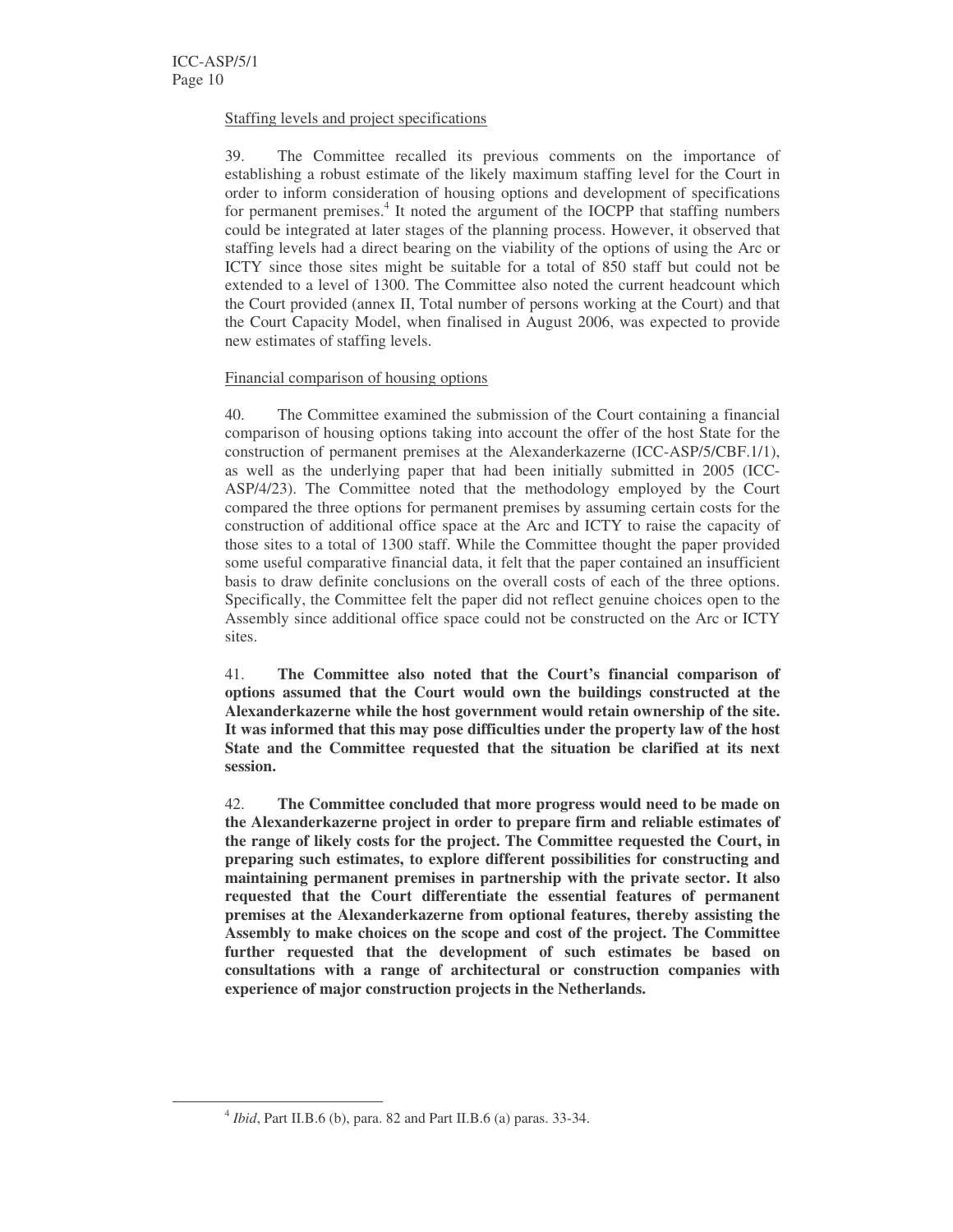#### Project office and governance arrangements

43. The Committee agreed with the contention of the IOCPP that the Court needed to acquire greater specialist capacity to lead its work on permanent premises. The Committee also felt that it was imperative to establish a strong framework for the management at an early stage. This arrangement should include appropriate specialist capacity within the Court supported by external consultants. The Committee also emphasised that there needed to be strong continuous governance arrangements in place including clear lines of responsibility and accountability within the Court and to the Assembly. **The Committee therefore requested the Court to review its internal governance arrangements for the permanent premises, with a view to ensuring that the Registrar is the accountable officer for the project within the Court and that he is supported by an appropriate, high-level steering group or other coordinating mechanism**.

44. **Accordingly, the Committee invited the Registrar to submit proposals for consideration at its next session identifying the roles, responsibilities and lines of accountability for the permanent premises. The proposals should, in particular, cover the critical areas of:**

- **Design specification (the customer requirement)**
- **Approval and authorisation to commit (including delegated levels of authority)**
- **Delivering the building to the agreed standards on time, quality and cost.**
- **Providing (independent) assurance specifically on issues relating to the identification and management of risks.**

#### Further consideration

45. **Finally, the Committee recommended that the Court submit a further update on the project for consideration at its next session, including information on the points mentioned above. In particular, the Committee requested the Court to submit a firm and reliable estimate of the likely range of costs for construction at the Alexanderkazerne in order to provide the Assembly with a strong basis for considering the full financial implications of the project.**

#### **(b) Interim premises**

46. The Committee had before it an informal report of the Bureau, as adopted on 20 April 2006.<sup>5</sup> In its report the Bureau had considered the three housing options for the Court, with one option containing two variations:

| Option A: | <b>Binckhorstlaan</b>  |                |
|-----------|------------------------|----------------|
| Option B: | Prefabricated premises |                |
|           | Sub-option i)          | Saturnusstraat |
|           | Sub-option ii)         | Wegastraat     |
| Option C: | Leidschendam           |                |

 $<sup>5</sup>$  The informal report of the Bureau was based on the work carried out by The Hague Working</sup> Group of the Bureau on the issue of interim premises.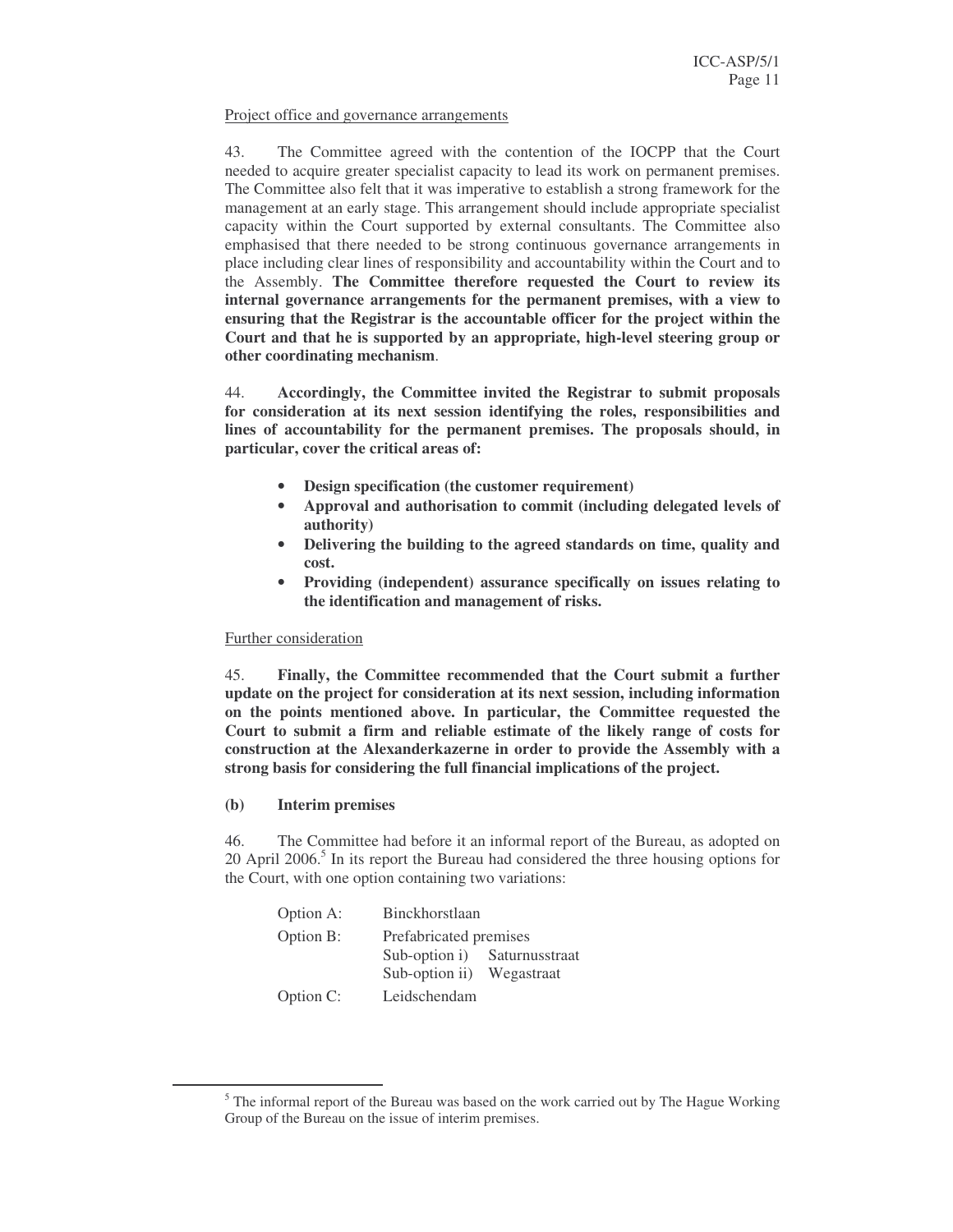47. The Bureau had made two recommendations:

#### **Bureau recommendation 1**

[The Bureau recommended:]

"The endorsement of option B (the prefabricated option), provided that:

- a) The Committee on Budget and Finance at its sixth session, on review of costs in annex IV, does not consider the potential budgetary implications for States Parties significantly less favourable than for the other options;
- b) The host State would determine whether to pursue sub-option B i) or B ii); and
- c) The new interim premises would initially accommodate a maximum of 300 persons, pending future decisions emanating from the strategic planning process between States Parties and the Court."

#### **Bureau recommendation 2**

[The Bureau recommended:]

"In light of the uncertainty surrounding the true capacity of the part of the ARC building currently occupied by the Court, that the Committee on Budget and Finance provide advice on this matter to assist States Parties in their future deliberations on interim premises issues."

The report of the Bureau also reflected the need for the Court to occupy temporary interim premises (Hoftoren building) before option B could be fully implemented.

#### Consideration by the Committee

48. The Committee examined the question of interim premises for the Court in light of the decision of the Assembly, contained in resolution ICC-ASP/4/Res.12, and on the basis of the subsequent informal report of the Bureau containing the report of the Hague Working Group.

49. The Committee expressed disappointment that, contrary to previous expectations, the 'B wing' of the Arc would no longer be available to the Court. Recalling that the host State had undertaken to provide the Court with rent-free premises for ten years, the Committee welcomed the host State's commitment to provide €16.5 million for additional interim premises. The Committee further observed that costs attributable to the host State could exceed  $\epsilon$ 16.5 million over the remainder of the rent-free period and expected that the host State would provide such funds as would be necessary to fulfil its commitment to provide rent-free premises.

50. The Committee considered the points referred to it by the Hague Working Group within the limited time available. **It concluded that the budgetary implications of prefabricated premises would not be significantly less favourable to States Parties than the other options considered by the Hague Working Group. In addition, the Committee noted the Court's advice of current requirements for office space (annex II) and agreed that the Court required new interim premises, for a maximum of 300 people, as a matter of some urgency.**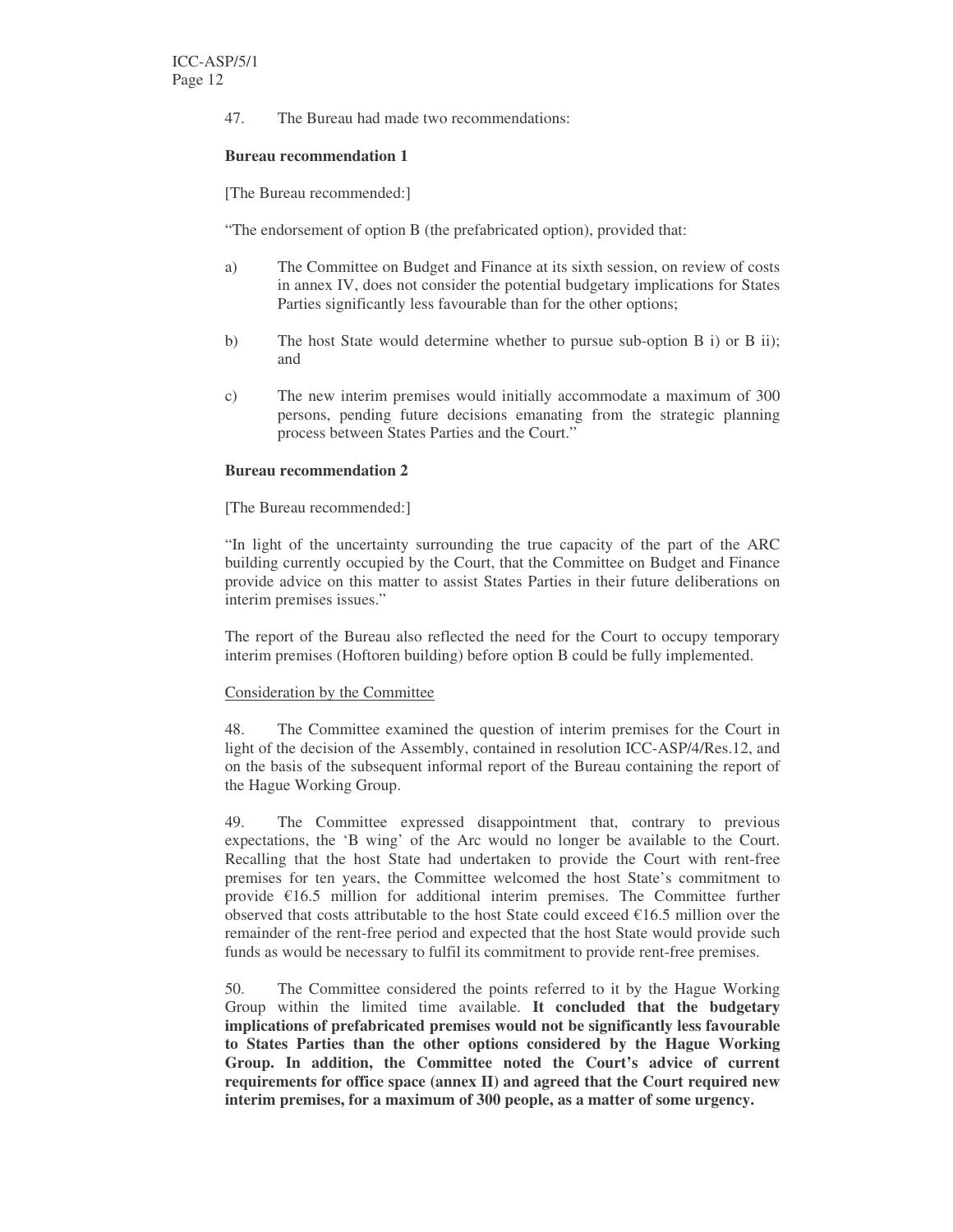51. The Committee also considered the capacity of the two wings of the Arc building presently occupied by the Court. It noted the Court's advice that the Arc, as presently configured, could accommodate up to 650 staff. Recalling that the Arc had only recently been fitted out for use by the Court, the Committee noted that it appeared that there may have been some scope to fit out the Arc to attain a slightly higher capacity. However, **the Committee concluded that re-fitting the Arc would be costly and disruptive but could not increase the Arc's capacity sufficiently to obviate the need for additional interim premises.**

52. The Committee took note of the financial estimates presented by the Court and alternative estimates prepared by the host State. The Committee had insufficient time available to attempt to conduct a line by line comparison between these estimates. Nonetheless, the Committee was convinced that additional costs would arise for the Court's budget in 2006 and subsequent financial years.

53. The Committee noted the Court's view that the level of funding in Major Programme V for the 2006 budget would be approximately  $\epsilon$ 200,000 less than the amount required to meet the additional costs of interim premises. The Committee noted that convening the Assembly solely to authorise expenditure of such a sum would not be justified, especially since a special session of the Assembly would itself be more costly. **The Committee therefore expected the Court to seek to absorb the additional costs within the existing budget, while recognising that in such exceptional and unforeseen circumstances it could become necessary to incur a deficit in Major Programme V for 2006. The Committee would review any expenditure at its next session and expected that the Court would keep the Committee and the Assembly informed of additional costs incurred during 2006. Finally, the Committee requested that additional costs for 2007 and beyond be included in future budget proposals.**

#### **D. Strategic Plan of the Court**

#### **1. Strategic planning process**

54. The Committee heard the introduction of the Report on the Strategic Plan of the Court (ICC-ASP/5/CBF.1/5). The Court noted that the strategic plan had been devised as a common, overarching plan for the Court, covering the full scope of its activities. Where needed, the plan would be supplemented, as in the case of the Office of the Prosecutor, by organ-specific strategies harmonized with the strategic plan. The plan included a mission statement and three interconnected strategic goals. The plan identified specific objectives or actions for each goal, differentiating those to be achieved within one to three years from longer term objectives.

55. The Committee congratulated the Court on its presentation on progress towards finalising the Court's first strategic plan. It observed that the Court had made significant progress over the previous year, and that this work responded effectively to the Committee's own recommendations in prior sessions. The Committee agreed that the plan should provide an excellent basis for guiding and disciplining the Court's activities. **In that regard, it emphasised that the Court should ensure that its annual budget and the individual performance frameworks for staff are strongly shaped by the strategic plan**.

56. The Committee agreed with the Court that **it was essential that ownership of the strategic plan should remain with the Court and that it enjoy the support**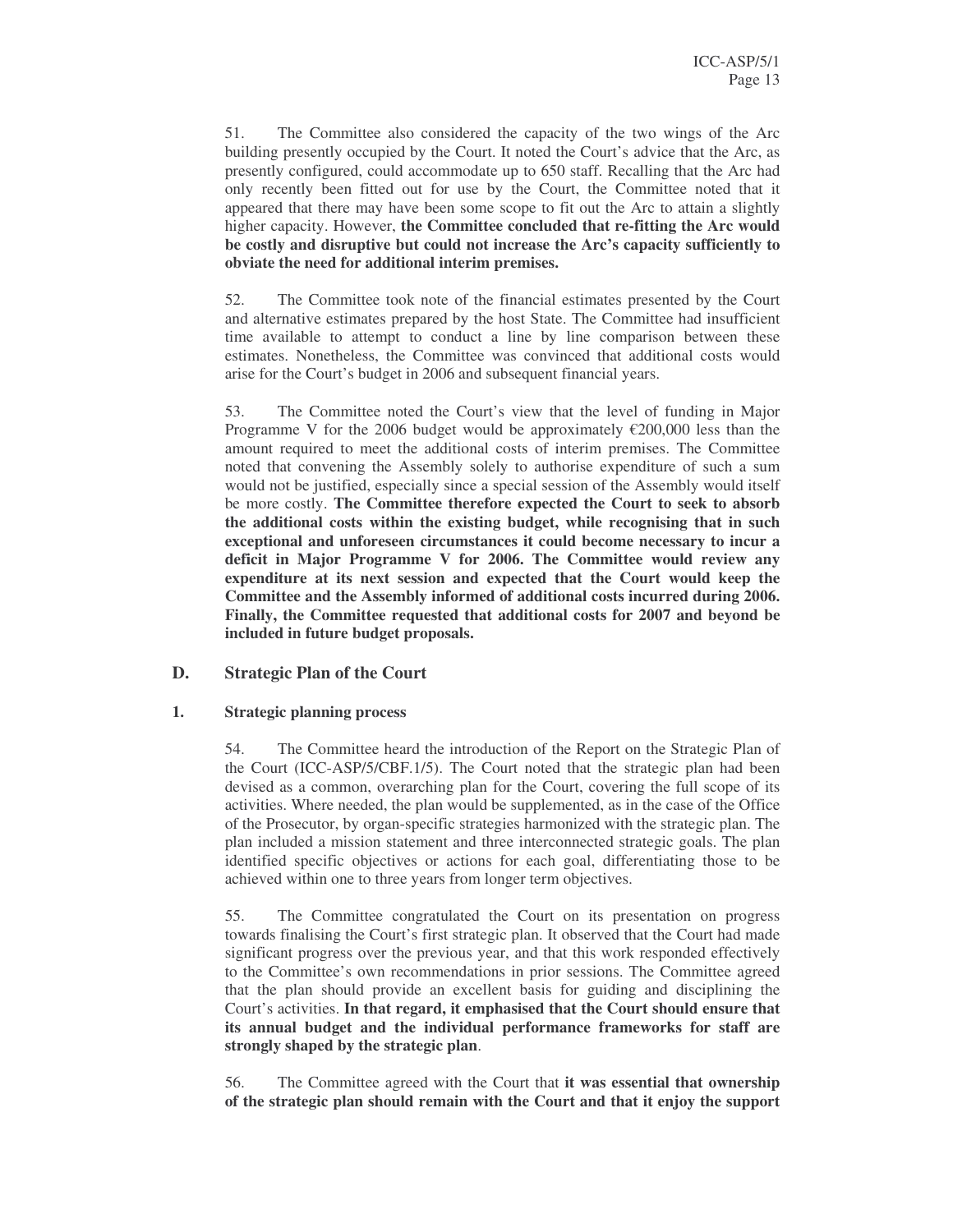**of States Parties**. It welcomed advice that the Court would conduct a dialogue with the Committee, the Assembly and other stakeholders on the draft strategic plan over the course of the year.

57. The Committee agreed that **the priority actions identified for Goal 3 "A Model for Public Administration" should also specify that the Court will apply rigorous budgetary discipline and control and seek to maximise the productivity of its staff and processes. The Committee invited the Court to consider injecting these concepts during its finalisation of the plan. Finally, the Committee looked forward to further consideration of the strategic plan at its next session**.

#### **2. Court Capacity Model**

58. The Committee heard the introduction of the Report on the Court Capacity Model (ICC-ASP/5/CBF.1/6). The Court noted that the model was intended to simulate and calculate resources and outputs according to various assumptions. The Court hoped that the model would assist in planning and decision-making, especially with regard to the overall size of the Court, and would increase efficiency by identifying areas of overcapacity between organizational units. The model would help the Court to coordinate the capacity and output of units, sections, divisions and organs and would enhance the budget process by assisting the Court in justifying budget requests in terms of expected results. It would also help the Court determine staffing levels for the permanent premises (see paragraphs 33 and 39 above, under C). The Model had been developed by gathering information from all units throughout the Court, integrating the collected data into a model that linked all the functions with their respective dependency factors and running simulations in order to identify the different possible combinations of resources and outputs over a given time frame.

59. The Committee took note with interest of progress made by the Court in developing the Court Capacity Model. **It encouraged the Court to complete its work on the model and decided to evaluate the model carefully at its next session.**

### **E. Other reports**

#### **1. Conditions of service and compensation of the Prosecutor and Deputy Prosecutors**

60. The Committee had before it the report on the Conditions of service and compensation of the Prosecutor and Deputy Prosecutors (ICC-ASP/5/CBF.1/2). Recalling that article 49 of the Statute provided that the Assembly should determine the salaries, allowances and expenses of the elected officials of the Court, the Committee noted that the Assembly had adopted specific conditions of service for judges and decided that the Registrar should be designated as an Assistant-Secretary-General (ASG) for conditions of service.<sup>6</sup> However, the Assembly had not yet determined the conditions of service for the Prosecutor and Deputy Prosecutors under article 49, who were being treated on an interim basis at the Under-Secretary-General (USG) and ASG levels respectively, based on a

<sup>6</sup> Official Records of the Assembly of States Parties to the Rome Statute of the International Criminal Court, Third session, The Hague, 6-10 September 2004 (International Criminal Court publication, ICC-ASP/3/25), resolution ICC-ASP/3/Res.3, annex and operative para. 27, respectively.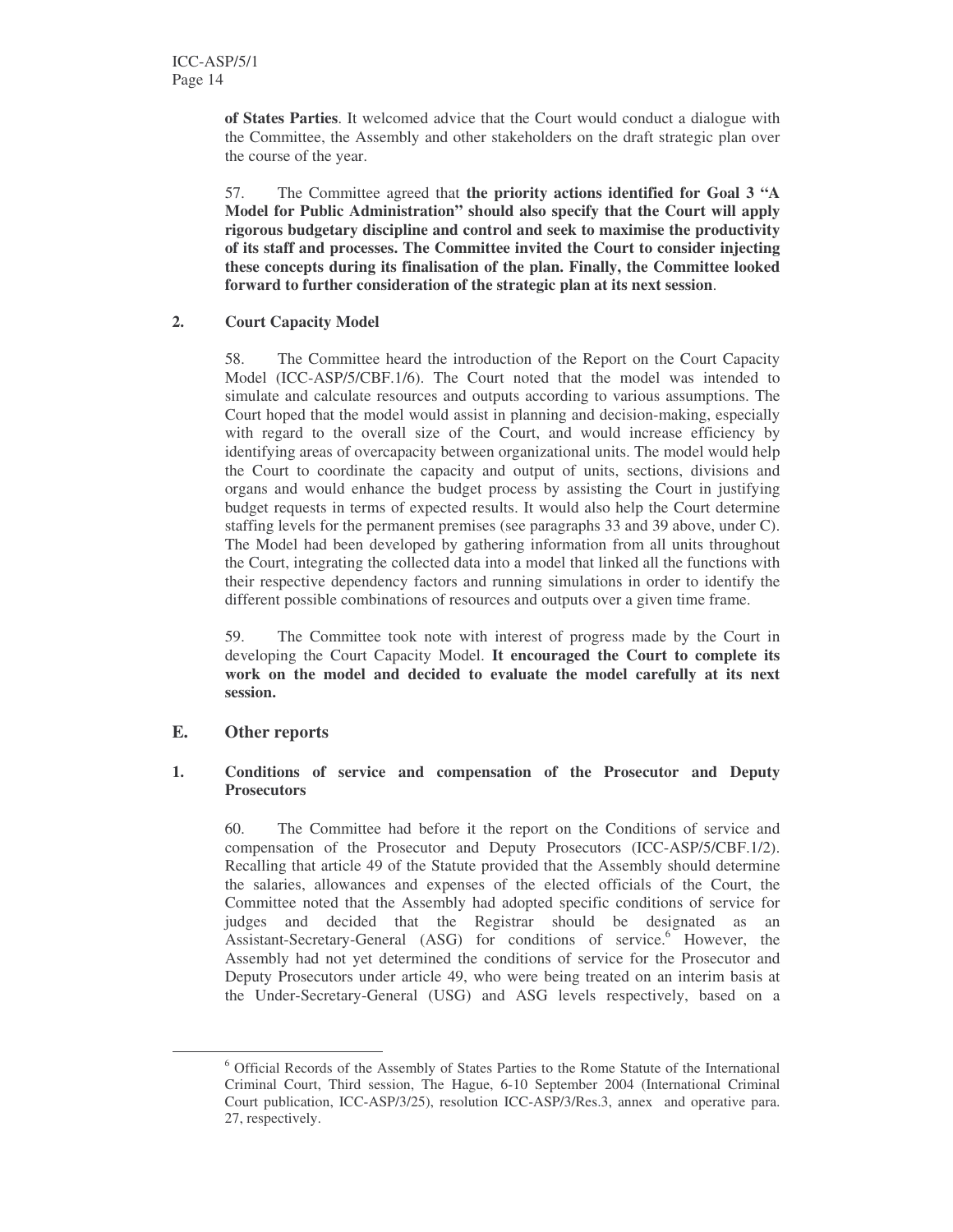paragraph complemented by a footnote in the budget for the first financial period.<sup>7</sup> However, the Committee understood that no pension arrangements had yet been put in place for these officials. **Accordingly, the Committee recommended that the Assembly ensure that appropriate action is taken at its next session, to determine the conditions of service for the Prosecutor and Deputy Prosecutors under article 49.**

61. The Committee noted that there appeared to be at least three appropriate options available to the Assembly. First, the Assembly could decide that the Prosecutor and Deputy Prosecutors should be confirmed at the USG and ASG levels, respectively. Second, the Assembly could apply arrangements comparable to the ad hoc tribunals. Third, the Assembly could adopt the conditions of service proposed by the Court in annex II of ICC-ASP/3/12. If the Assembly were to adopt this third option then the Committee believed that the Assembly should also consider the level of remuneration for the Prosecutor and Deputy Prosecutors. The Committee observed that the Statute gave extensive responsibilities to the Prosecutor, and that the execution of those responsibilities was one of the most important factors in the success of the Court. As such, it might be more appropriate to remunerate the Prosecutor at the same level as the judges, rather than at a lower level, and to set remuneration for the Deputy Prosecutors at 75 per cent of that level.

62. Finally, the Committee noted that, in the absence of a previous decision under article 49, it may be appropriate or necessary to apply the arrangements for salary and pension of these officials retrospectively to the commencement of their terms of office. Without such retrospective action, the delay in adopting a decision under article 49 would effectively have reduced the pensions available to those officials.

63. **The Committee requested the Registrar to provide to the Committee at its next session financial costings for remunerating the Prosecutor and Deputy Prosecutors according to each of the options identified above. The Committee agreed that the provision of such information would assist the Assembly's considerations.**

**2. Pension scheme for judges**

64. The Committee took note of the report on the pension scheme for judges (ICC-ASP/5/CBF.1/8) which advised that the pension scheme for judges could not be administered by the United Nations Joint Staff Pension Fund. **The Committee agreed to revisit the issue of an external provider following completion of the Court's tender to identify an insurer able to fulfil the requirements of the pension scheme.**

65. The Committee noted that the Assembly had decided in paragraphs 6 and 7 of its resolution ICC-ASP/4/Res.9 that the Committee should further consider the issue of the pension regime applicable to judges. The Committee had an initial discussion of the issues entailed in responding effectively to the Assembly's decision. **In order to advance its consideration it requested the Registrar to submit a further report**

<sup>7</sup> *Official Records of the Assembly of States Parties to the Rome Statute of the International Criminal Court, First session, New York, 3-10 September 2002* (ICC-ASP/1/3), Part III, para. 55, footnote 14. Paragraph 55 of said document begins as follows: "This Office would include the Prosecutor, at the Under-Secretary-General level,<sup>14</sup>...". For its part, footnote 14 reads: "This level of the Prosecutor is shown for illustration purposes and without prejudice to the future discussion thereon.".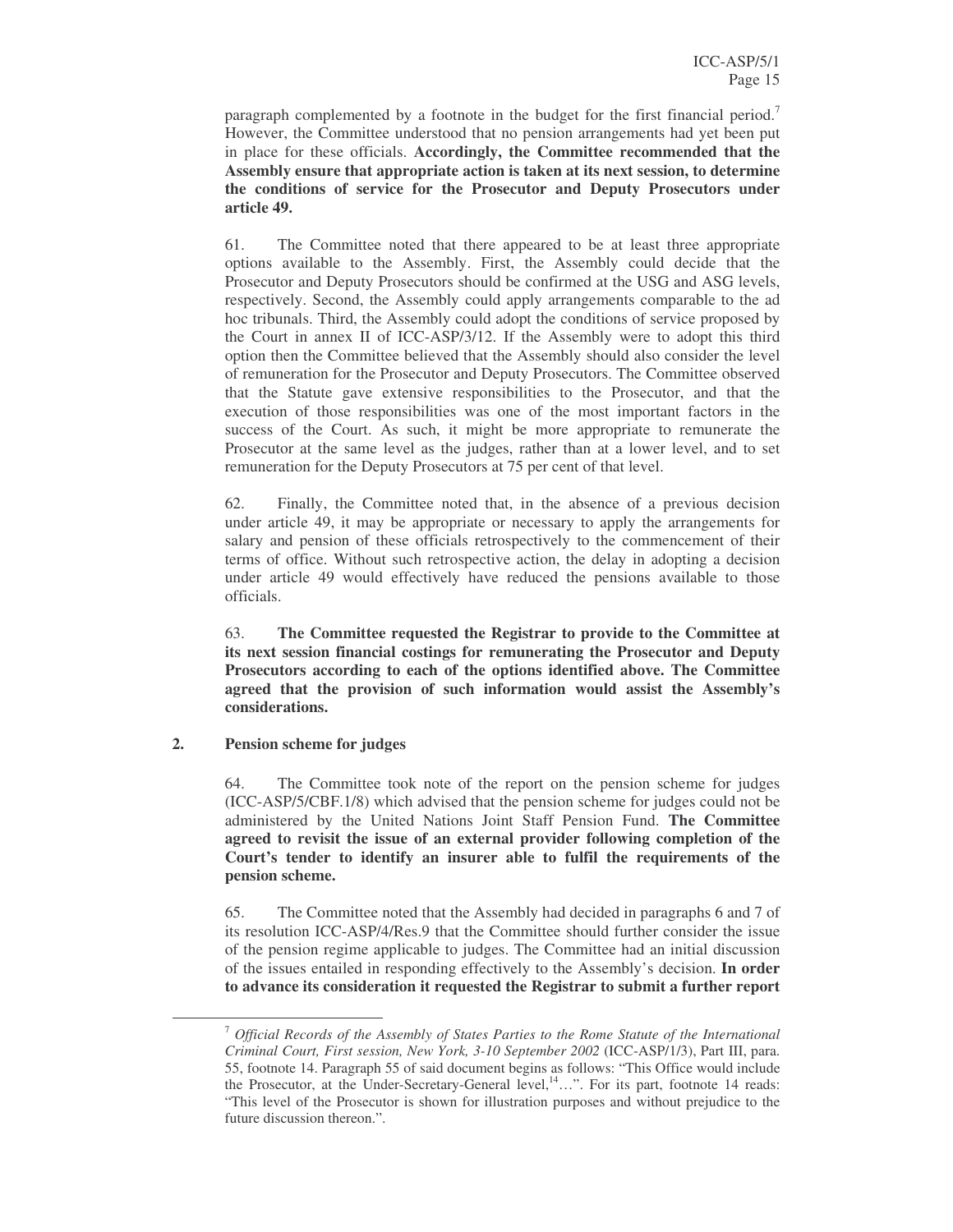**at the Committee's next session. That report should include advice as to the possibilities of allowing judges to direct pension contributions to a fund of their choice. It should also contain a financial comparison of the current pension scheme with the option of limiting the level of the pension for judges to 12.5 or 16.5 per cent of the final remuneration level. Such an additional option would allow the Assembly to consider the financial implications of a pension model based on the principle that judges should receive a pension commensurate with their term of office as a proportion of their total working life. The Committee felt that provision of a full pension in return for nine year's service provided the judges with a level of pension income which was excessive and inconsistent with the pensions available to all other Court staff. It recognised that any change in the pension scheme would be applicable only to judges elected after the adoption of any decision by the Assembly.**

66. **Finally, the Committee requested the Registrar to include in his report information on the pension schemes applicable to judges in other international tribunals and advise on the practicability of determining pensions payable by the Court to individual judges on the basis of their previous service with other international organisations. The Committee decided to revert to this issue at its next session.**

#### **3. Implications of changing the financial period**

67. The Committee took note of the report on the implications of changing the Court's financial year (ICC-ASP/5/CBF.1/7). It recalled that it had considered the question of the term of the financial year in detail at its third session.<sup>8</sup> The Committee saw no reason to deviate from the advice it provided at that time. **Accordingly, the Committee recommended that, should the Assembly wish to reconsider this issue, the Assembly should take into account the recommendations of the Committee in the report on the work of its third session and the advice of the Court contained in the report.**

### **F. Other matters**

### **1. Office of Internal Audit**

68. The Committee welcomed the opportunity to meet the Internal Auditor and receive an update on the work of his Office. The Committee recalled that the report from its fifth session had noted the need for the internal auditor to be given access at all times to the officials of the Court and have timely receipt of information requested. Although the Committee was pleased to hear of some improvement, it remained concerned that in some areas there was a lack of supporting documentation to record decision making and to provide an adequate audit trail. The Committee was also concerned that in some instances there had been a lack of timely response from auditees to progress the completion of the audit process.

69. The Committee was pleased that the Oversight Committee was in existence and fulfilling the role of the audit committee. However it remained concerned about the composition of the committee and the lack of a non-executive stakeholder.

<sup>8</sup> *Official Records of the Assembly of States Parties to the Rome Statute of the International Criminal Court, Third session, The Hague, 6-10 September 2004* (International Criminal Court publication, ICC-ASP/3/25), Part II.A.8 (b), paras. 24-26.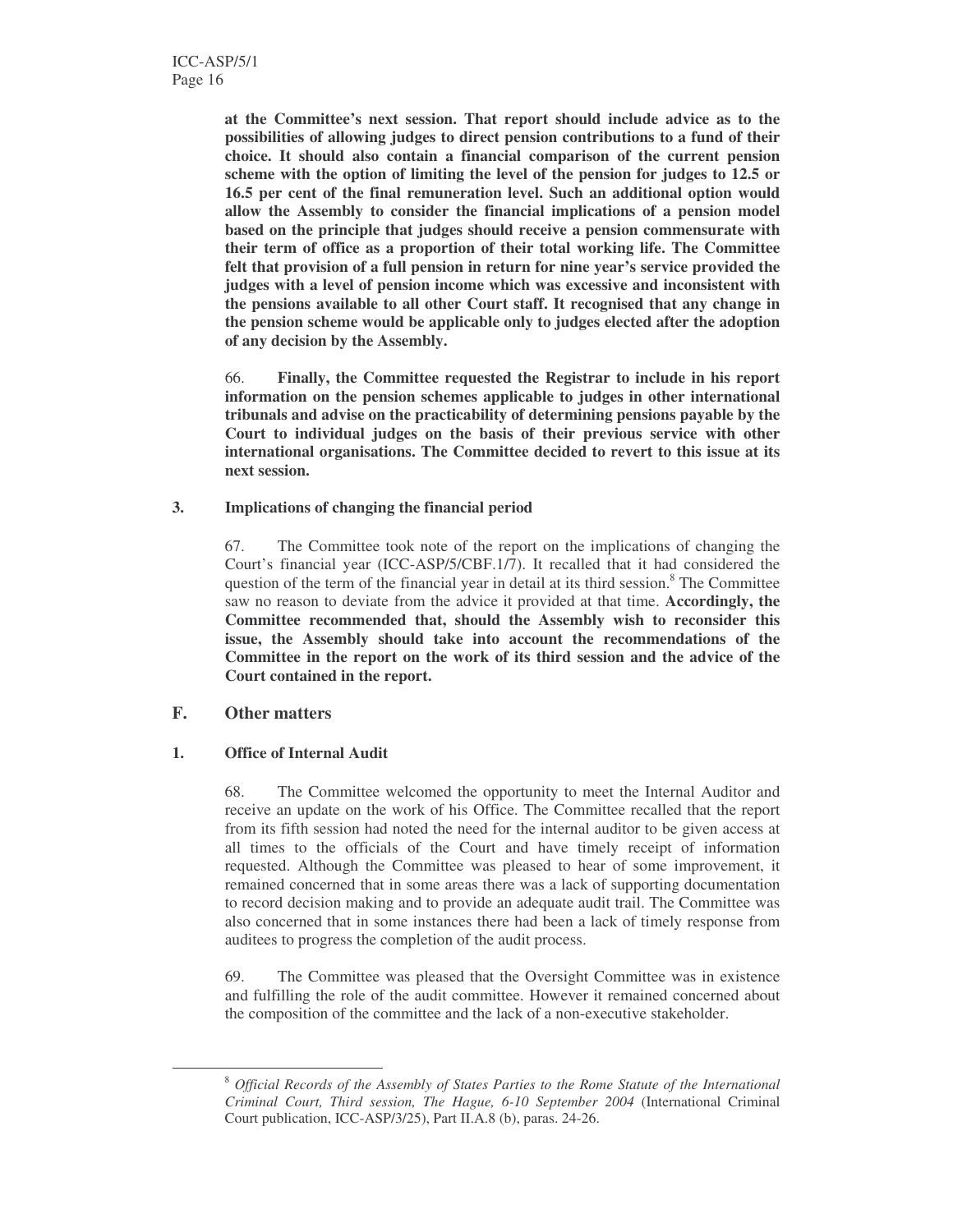70. **The Committee looked forward to receiving the Internal Auditor's next annual report. This should be forwarded to the next session of the Assembly and would provide States Parties with an insight into the quality of management being exercised within the Court.** This procedure accorded with normal best practice as observed by internal audit functions in other international organisations.

#### **2. Dates for seventh session**

71. **The Committee agreed that its seventh session would be held in The Hague, from 9 to 13 October 2006.**

**3. Documentation**

72. **The Committee requested the Court to submit documents to the Secretariat in a timely manner, so as to ensure that they are distributed to the Committee at least three weeks in advance of its sessions.**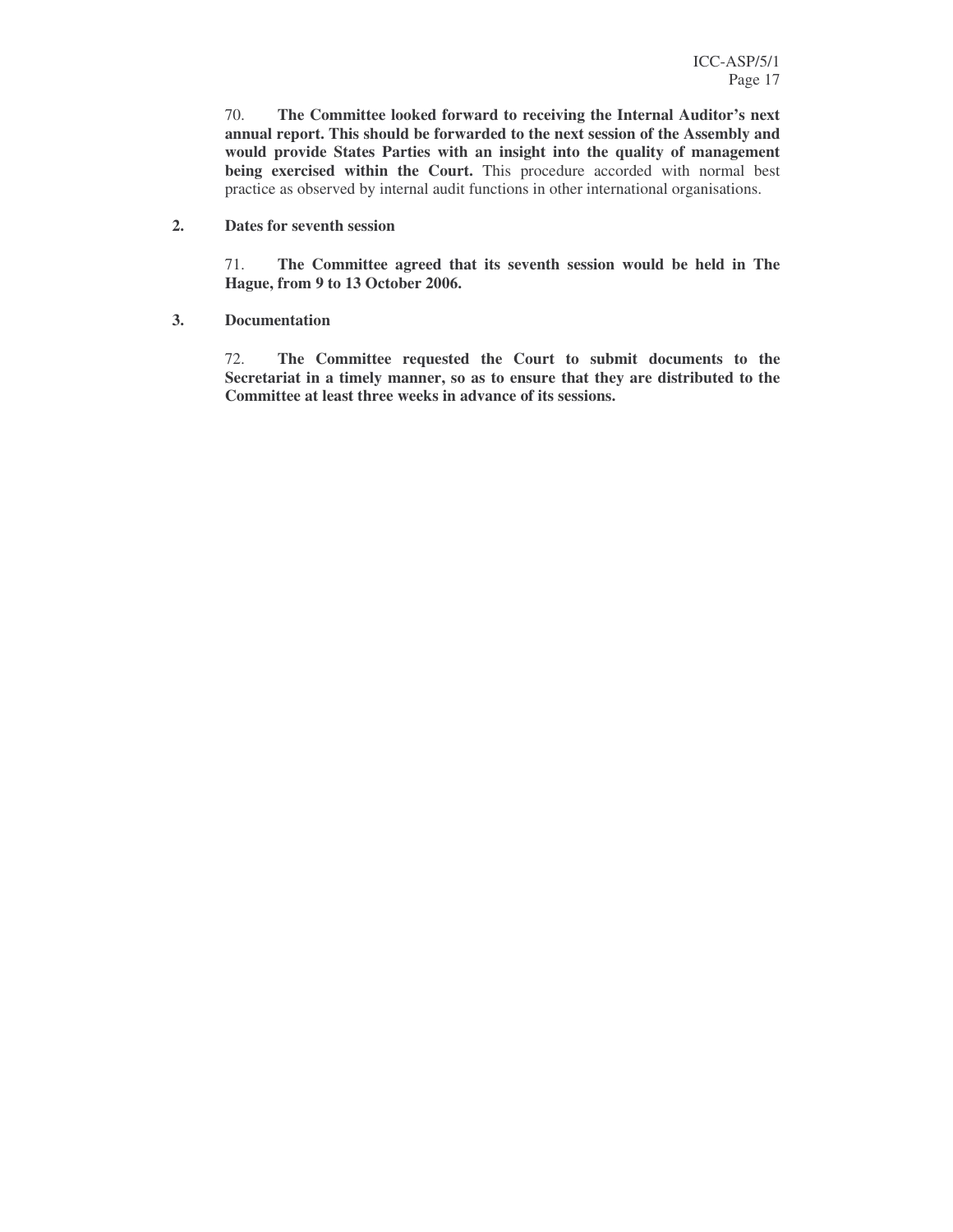## **Annex I**

## **Status of contributions\***

|                |                          | <b>Prior Year</b> | <b>Prior Year</b> | Prior Year    | 2006          | 2006          | 2006                     | Total                    |
|----------------|--------------------------|-------------------|-------------------|---------------|---------------|---------------|--------------------------|--------------------------|
|                | <b>States Parties</b>    | Assessed          | <b>Receipts</b>   | Outstanding   | Assessed      | Contributions | Outstanding              | Outstanding              |
|                |                          | Contributions     | Contributions     | Contributions | Contributions | Receipt       | Contributions            | Contributions            |
|                |                          |                   |                   |               |               |               |                          |                          |
| $\mathbf{1}$   | Afghanistan              | 5,266             | 5,266             |               | 3,199         |               | 3,199                    | 3,199                    |
| 2              | Albania                  | 13,436            | 13,436            |               | 7,996         |               | 7,996                    | 7,996                    |
| 3              | Andorra                  | 14,873            | 14,873            |               | 7,996         |               | 7,996                    | 7,996                    |
| $\overline{4}$ | Antigua and Barbuda      | 8,677             | 8,677             |               | 4,798         | 4,814         |                          |                          |
| 5              | Argentina                | 2,999,978         | 1,678,206         | 1,321,772     | 1,528,893     |               | 1,528,893                | 2,850,665                |
| 6              | Australia                | 4,955,953         | 4,955,953         |               | 2,546,022     | 2,546,022     |                          |                          |
| 7              | Austria                  | 2,716,797         | 2,716,797         |               | 1,373,765     | 1,373,765     |                          |                          |
| 8              | <b>Barbados</b>          | 28,248            | 28,248            |               | 15,993        | 15,993        |                          |                          |
| $\overline{9}$ | Belgium                  | 3,350,429         | 3,350,429         |               | 1,709,609     |               | 1,709,609                | 1,709,609                |
| 10             | Belize                   | 3,099             | 3,099             |               | 1,599         | 1,599         |                          |                          |
| 11             | Benin                    | 6,196             | 6,196             |               | 3,199         |               | 3,199                    | 3,199                    |
| 12             | Bolivia                  | 27,265            | 3,048             | 24,217        | 14,393        | ÷,            | 14,393                   | 38,610                   |
| 13             | Bosnia & Herzegovina     | 9,912             | 9,912             |               | 4,798         | 4,798         |                          |                          |
| 14             | Botswana                 | 35,942            | 35,942            |               | 19,191        |               | 19,191                   | 19,191                   |
| 15             | Brazil                   | 5,207,107         | 1,438,402         | 3,768,705     | 2,435,673     |               | 2,435,673                | 6,204,378                |
| 16             | Bulgaria                 | 50,197            | 50,197            |               | 27,187        | 27,187        |                          |                          |
| 17             | Burkina Faso             | 3,863             |                   | 3,863         | 3,199         |               | 3,199                    | 7,062                    |
| 18             | Burundi                  | 1,474             | 91                | 1,383         | 1,599         |               | 1,599                    | 2,982                    |
| 19             | Cambodia                 | 6,196             | 5,598             | 598           | 3,199         |               | 3,199                    | 3,797                    |
| 20             | Canada                   | 8,560,895         | 8,560,895         |               | 4,498,719     | 4,498,719     | $\overline{\phantom{a}}$ |                          |
| 21             | Central African Republic | 3,099             | 1,527             | 1,572         | 1,599         | ä,            | 1,599                    | 3,171                    |
| 22             | Colombia                 | 490,334           | 490,334           |               | 247,885       | 241.954       | 5,931                    | 5,931                    |
| 23             | Congo                    | 1,840             |                   | 1,840         | 1,599         |               | 1,599                    | 3,439                    |
| 24             | Costa Rica               | 86,766            | 13,913            | 72,853        | 47,978        |               | 47,978                   | 120,831                  |
| 25             | Croatia                  | 115,867           | 115,867           |               | 59,173        | 59,173        |                          |                          |
| 26             | Cyprus                   | 120,210           | 120,210           |               | 62,371        | 62,371        |                          |                          |
| 27             | Democratic Republic of   | 9,912             | 2,026             | 7,886         | 4,798         |               | 4,798                    | 12,684                   |
| 28             | the Congo<br>Denmark     | 2,244,582         | 2,244,582         |               | 1,148,269     |               | 1,148,269                | 1,148,269                |
| 29             | Djibouti                 | 2,902             | 2,902             |               | 1,599         |               | 1,599                    | 1,599                    |
| 30             | Dominica                 | 3,099             | 2,985             | 114           | 1,599         | í,            | 1,599                    | 1,713                    |
| 31             | Dominican Republic       | 20,165            | ×,                | 20,165        | 55,974        |               | 55,974                   | 76,139                   |
| 32             | Ecuador                  | 62,572            | 43,611            | 18,961        | 30,386        |               | 30,386                   | 49,347                   |
| 33             | Estonia                  | 35,942            | 35,942            |               | 19,191        | 19,191        |                          |                          |
| 34             | Fiji                     | 12,392            | 12,375            | 17            | 6,397         |               | 6,397                    | 6,414                    |
| 35             | Finland                  | 1,645,156         | 1,645,156         |               | 852,406       | 852,406       |                          |                          |
| 36             | France                   | 18,959,201        | 18,959,201        |               | 9,643,539     |               | 9,643,539                | 9,643,539                |
| 37             | Gabon                    | 30,972            | 25,347            | 5,625         | 14,393        |               | 14,393                   | 20,018                   |
| 38             | Gambia                   | 3,099             | 3,099             |               | 1,599         |               | 1,599                    | 1,599                    |
| 39             | Georgia                  | 7,632             |                   | 7,632         | 4,798         |               | 4,798                    | 12,430                   |
| 40             | Germany                  | 27,532,250        | 27,532,250        |               | 13,852,792    | 6,847,997     | 7,004,795                | 7,004,795                |
| 41             | Ghana                    | 13,010            | 13,010            |               | 6,397         | 10,123        | ÷,                       |                          |
| 42             | Greece                   | 1,648,219         | 1,648,219         |               | 847,608       |               | 847,608                  | 847,608                  |
| 43             | Guinea                   | 8,589             |                   | 8,589         | 4,798         |               | 4,798                    | 13,387                   |
| 44             | Guyana                   | 1,474             | 1,474             |               | 1,599         |               | 1,599                    | 1,599                    |
| 45             | Honduras                 | 15,333            | 812               | 14,521        | 7,996         |               | 7,996                    | 22,517                   |
| 46             | Hungary                  | 386,819           | 386,819           |               | 201,507       | 201,507       |                          |                          |
| 47             | Iceland                  | 104,719           | 104,719           |               | 54,375        | 54,375        |                          |                          |
| 48             | Ireland                  | 1,050,232         | 1,050,232         |               | 559,741       | 559,741       |                          |                          |
| 49             | Italy                    | 15,251,782        | 10,890,331        | 4,361,451     | 7,812,386     |               | 7,812,386                | 12,173,837               |
| 50             | Jordan                   | 32,227            | 32,227            |               | 17,592        |               | 17,592                   | 17,592                   |
| 51             | Kenya                    | 7,259             | 7,259             | ä,            | 14,393        | 14,393        |                          |                          |
| 52             | Latvia                   | 43,383            | 43,383            |               | 23,989        | 23,989        |                          |                          |
| 53             | Lesotho                  | 3,099             | 3,099             |               | 1,599         | 3,108         |                          |                          |
| 54             | Liberia                  | 1,474             |                   | 1,474         | 1,599         |               | 1,599                    | 3,073                    |
| 55             | Liechtenstein            | 16,109            | 16,109            |               | 7,996         | 7,996         |                          | $\overline{\phantom{a}}$ |

\*As at 27 April 2006.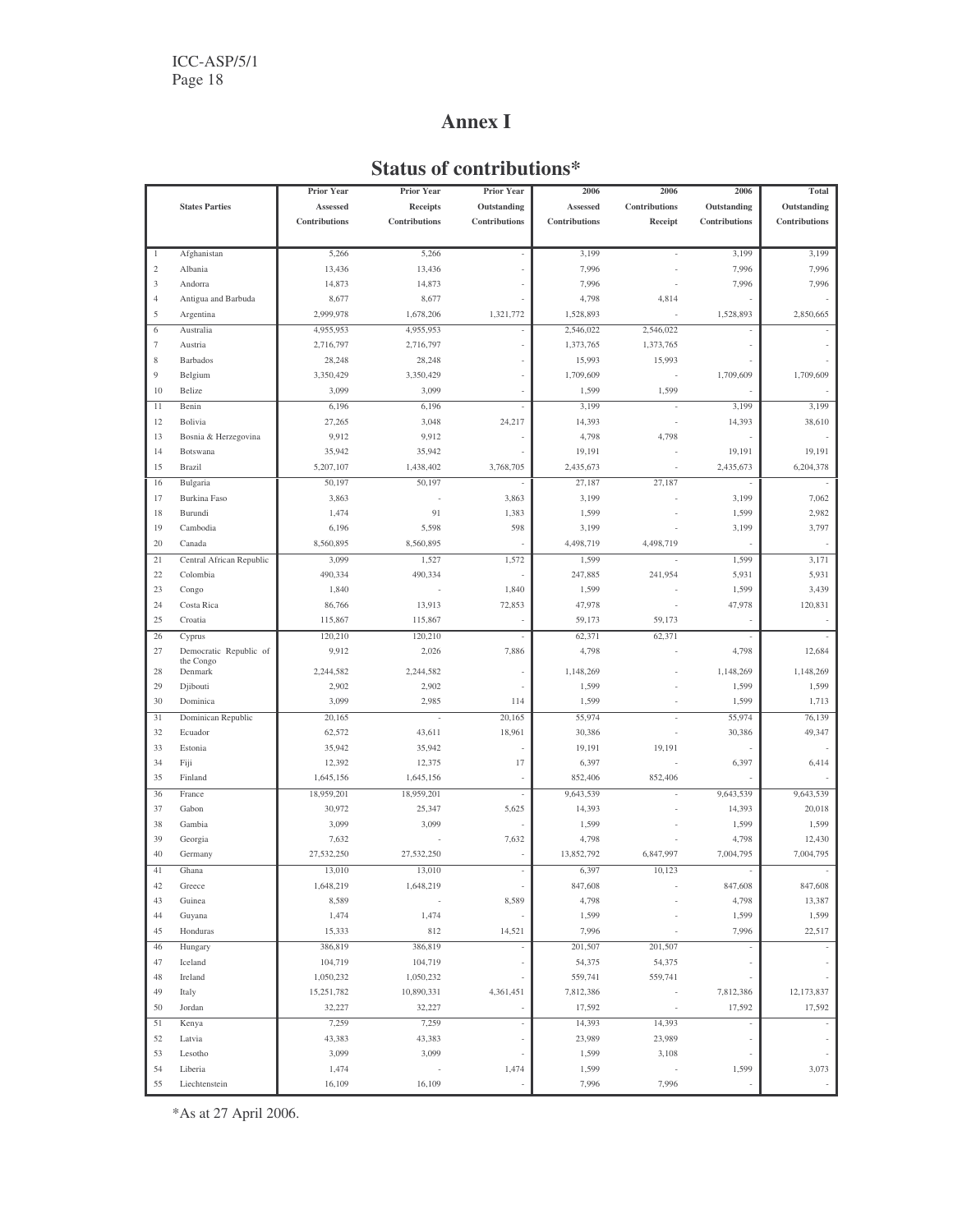### ICC-ASP/5/1 Page 19

|              |                                          | Prior Year    | Prior Year      | Prior Year    | 2006          | 2006          | 2006          | Total         |
|--------------|------------------------------------------|---------------|-----------------|---------------|---------------|---------------|---------------|---------------|
|              | <b>States Parties</b>                    | Assessed      | <b>Receipts</b> | Outstanding   | Assessed      | Contributions | Outstanding   | Outstanding   |
|              |                                          | Contributions | Contributions   | Contributions | Contributions | Receipt       | Contributions | Contributions |
| 56           | Lithuania                                | 62,781        | 49,881          | 12,900        | 38,382        |               | 38,382        | 51,282        |
| 57           | Luxembourg                               | 240,412       | 240,412         |               | 123,143       |               | 123,143       | 123,143       |
| 58           | Malawi                                   | 3,479         |                 | 3,479         | 1,599         |               | 1,599         | 5,078         |
| 59           | Mali                                     | 6,196         | 6,196           |               | 3,199         |               | 3,199         | 3,199         |
| 60           | Malta                                    | 41,041        | 41,041          |               | 22,390        |               | 22,390        | 22,390        |
| 61           | Marshall Islands                         | 3,099         | 1,416           | 1,683         | 1,599         |               | 1,599         | 3,282         |
| 62           | Mauritius                                | 34,080        | 34,080          |               | 17,592        |               | 17,592        | 17,592        |
| 63           | Mexico                                   |               |                 |               | 3,011,407     |               | 3,011,407     | 3,011,407     |
| 64           | Mongolia                                 | 3,099         | 3,099           |               | 1,599         |               | 1,599         | 1,599         |
| 65           | Namibia                                  | 19,207        | 19,207          |               | 9,596         |               | 9,596         | 9,596         |
| 66           | Nauru                                    | 3,099         | 1,716           | 1,383         | 1,599         |               | 1,599         | 2,982         |
| 67           | Netherlands                              | 5,267,605     | 5,267,605       |               | 2,702,751     | 2,702,750     |               |               |
| 68           | New Zealand                              | 697,366       | 697,366         |               | 353,437       | 353,437       |               |               |
| 69           | Niger                                    | 3,099         | ż.              | 3,099         | 1,599         |               | 1,599         | 4,698         |
| 70           | Nigeria                                  | 144,285       | 86,388          | 57,897        | 67,169        |               | 67,169        | 125,066       |
| 71           | Norway                                   | 2,084,212     | 2,084,212       |               | 1,085,898     | 1,085,898     |               |               |
| 72           | Panama                                   | 58,247        | 40,469          | 17,778        | 30,386        |               | 30,386        | 48,164        |
| 73           | Paraguay                                 | 39,650        |                 | 39,650        | 19,191        |               | 19,191        | 58,841        |
| 74           | Peru                                     | 301,253       | 73,065          | 228,188       | 147,132       |               | 147,132       | 375,320       |
| 75           | Poland                                   | 1,367,620     | 1,367,620       |               | 737,259       | 737,259       |               |               |
| 76           | Portugal                                 | 1,451,826     | 1,451,826       | ł,            | 751,652       | 751,652       | ÷,            |               |
| 77           | Republic of Korea                        | 5,234,106     | 5,234,106       |               | 2,872,271     |               | 2,872,271     | 2,872,271     |
| 78           | Romania                                  | 184,813       | 184,813         |               | 95,956        | 95,956        |               |               |
| 79           | Saint Vincent and the<br>Grenadines      | 2,902         | 1,220           | 1,682         | 1,599         |               | 1,599         | 3,281         |
| 80           | Samoa                                    | 2,980         | 2,980           |               | 1,599         |               | 1,599         | 1,599         |
| 81           | San Marino                               | 8,677         | 8,677           |               | 4,798         |               | 4,798         | 4,798         |
| 82           | Senegal                                  | 15,491        | 13,893          | 1,598         | 7,996         |               | 7,996         | 9,594         |
| 83           | Serbia and Montenegro                    | 59,483        | 59,483          |               | 30,386        |               | 30,386        | 30,386        |
| 84           | Sierra Leone                             | 3,099         | 1,925           | 1,174         | 1,599         |               | 1,599         | 2,773         |
| 85           | Slovakia                                 | 153,063       | 153,063         |               | 81,562        | 81,562        |               |               |
| 86           | Slovenia                                 | 253,431       | 253,431         |               | 131,139       |               | 131,139       | 131,139       |
| 87           | South Africa                             | 976,808       | 976,808         |               | 466,984       | 466,984       |               |               |
| 88           | Spain                                    | 7,809,797     | 7,809,797       |               | 4,030,136     |               | 4,030,136     | 4,030,136     |
| 89           | Sweden                                   | 3,111,033     | 3,111,033       |               | 1,596,062     | 1,596,062     |               |               |
| 90           | Switzerland                              | 3,756,070     | 3,756,070       |               | 1,914,314     | 1,784,783     | 129,531       | 129,531       |
| 91           | Tajikistan                               | 3,099         | 594             | 2,505         | 1,599         |               | 1,599         | 4,104         |
| 92           | The Former Yugoslav<br>Rep. of Macedonia | 18,589        | 18,589          |               | 9,596         |               | 9,596         | 9,596         |
| 93           | Timor-Leste                              | 2,980         | 2,980           |               | 1,599         |               | 1,599         | 1,599         |
| 94           | Trinidad and Tobago                      | 64,453        | 51,240          | 13,213        | 35,184        |               | 35,184        | 48,397        |
| 95           | Uganda                                   | 17,971        | 3,701           | 14,270        | 9,596         |               | 9,596         | 23,866        |
| 96           | United Kingdom                           | 18,624,084    | 18,624,084      | J.            | 9,798,667     | 9,798,667     |               |               |
| 97           | United<br>Republic<br>of                 | 17,036        | 17,036          |               | 9,596         |               | 9,596         | 9,596         |
| 98           | Tanzania<br>Uruguay                      | 168,641       | 9,778           | 158,863       | 76,764        |               | 76,764        | 235,627       |
| 99           | Venezuela                                | 552,962       | 320,404         | 232,558       | 273,473       |               | 273,473       | 506,031       |
| 10           | Zambia                                   | 5,802         | 2,620           | 3,182         | 3,199         |               | 3,199         | 6,381         |
| $\mathbf{0}$ | Total                                    | 150,856,549   | 140,418,208     | 10,438,341    | 80,417,200    | 36,886,228    | 43,536,219    | 53,974,560    |
|              |                                          |               |                 |               |               |               |               |               |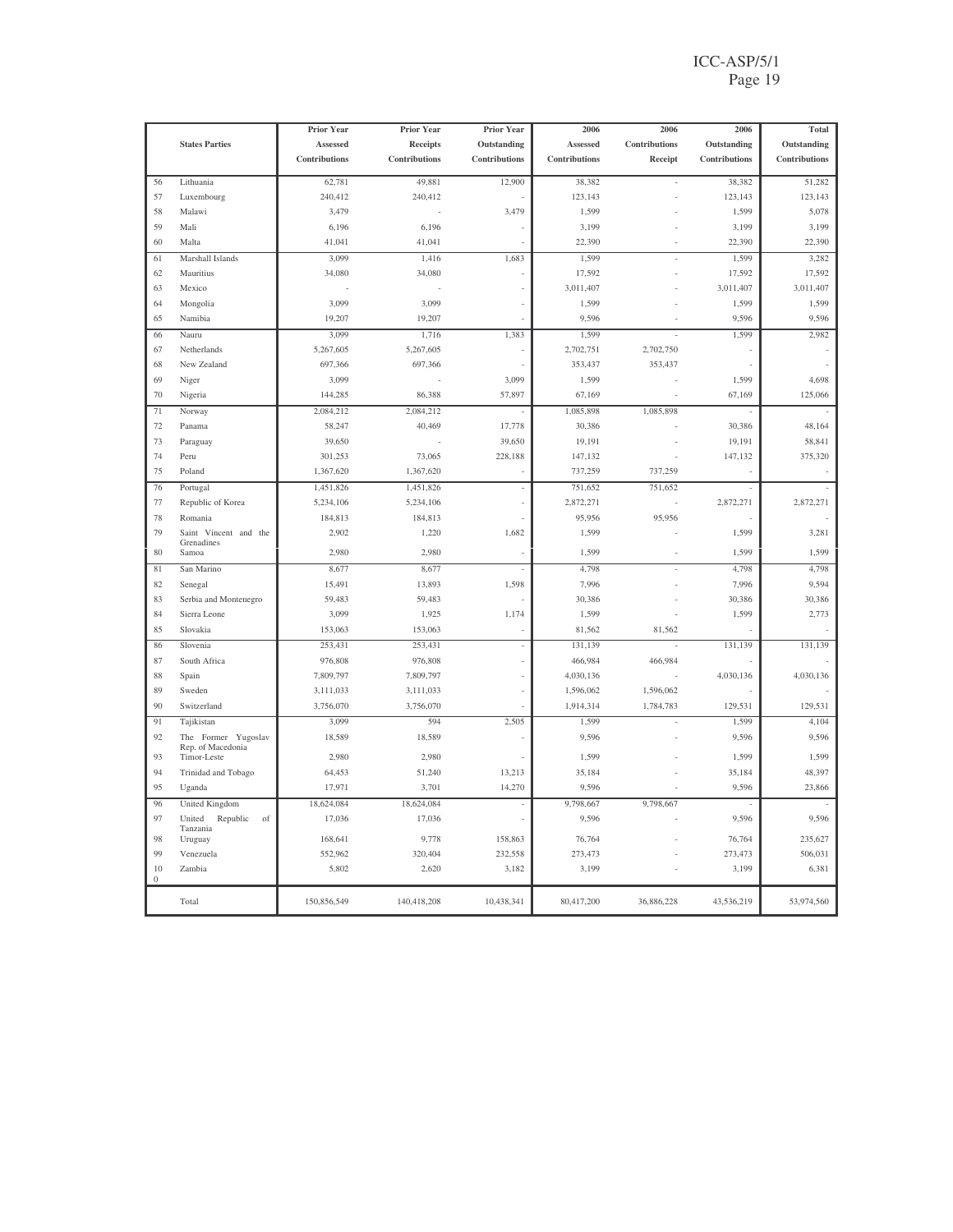# **Annex II**

# **Total number of persons working at the Court**

|                                         | Actual per 1 April 2006 | Budget 2006 |
|-----------------------------------------|-------------------------|-------------|
| <b>Elected Officials / Judges</b>       | 22                      | 22          |
| <b>Staff on established posts</b>       | 390                     | 621         |
| <b>Positions under recruitment*</b>     | 120                     | $\theta$    |
| <b>Temporary Assistance</b>             | 114                     | 100         |
| <b>Contractors / Consultants</b>        | 45                      | 40          |
| <b>Interns / Visiting Professionals</b> | 37                      | 60          |
| <b>Total</b>                            | 728                     | 843         |

*\* 21 April 2006*